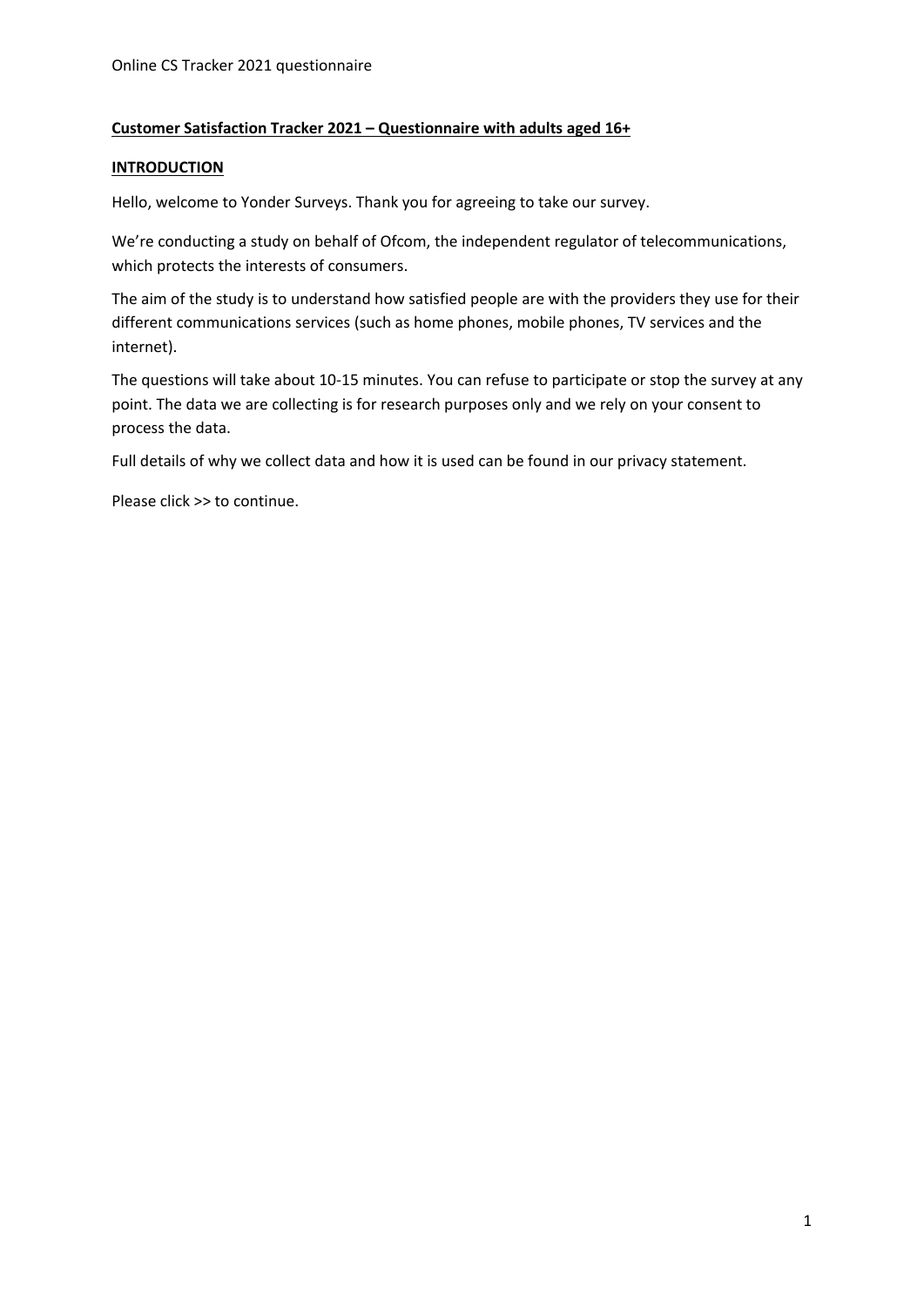### **SCREENER SECTION**

#### **ASK ALL - SINGLE CODE**

S1A. What is your gender?

| Male                                                                                |   |
|-------------------------------------------------------------------------------------|---|
| Female                                                                              |   |
| Other/ prefer to use my own term - Please specify this term if you<br>would like to | 3 |
| Prefer not to say                                                                   | 4 |

# **ASK ALL - SINGLE CODE**

S1B. Is your current gender the same as (or does your current gender align with) your sex assigned at birth?

| Yes               |  |
|-------------------|--|
| No                |  |
| Prefer not to say |  |

#### **ASK ALL - SINGLE CODE**

S2. What is your age?

TYPE IN AND CODE AS:

| 16-24 years      | $\mathbf{1}$   |
|------------------|----------------|
| 25-34 years      | $\overline{2}$ |
| 35-44 years      | 3              |
| 45-54 years      | 4              |
| 55-64 years      | 5              |
| 65-74 years      | 6              |
| 75 years or over | 7              |

# **ASK ALL - SINGLE CODE**

Which of the following describes where you live?

TYPE IN AND CODE AS:

| Wales | - |
|-------|---|
|       |   |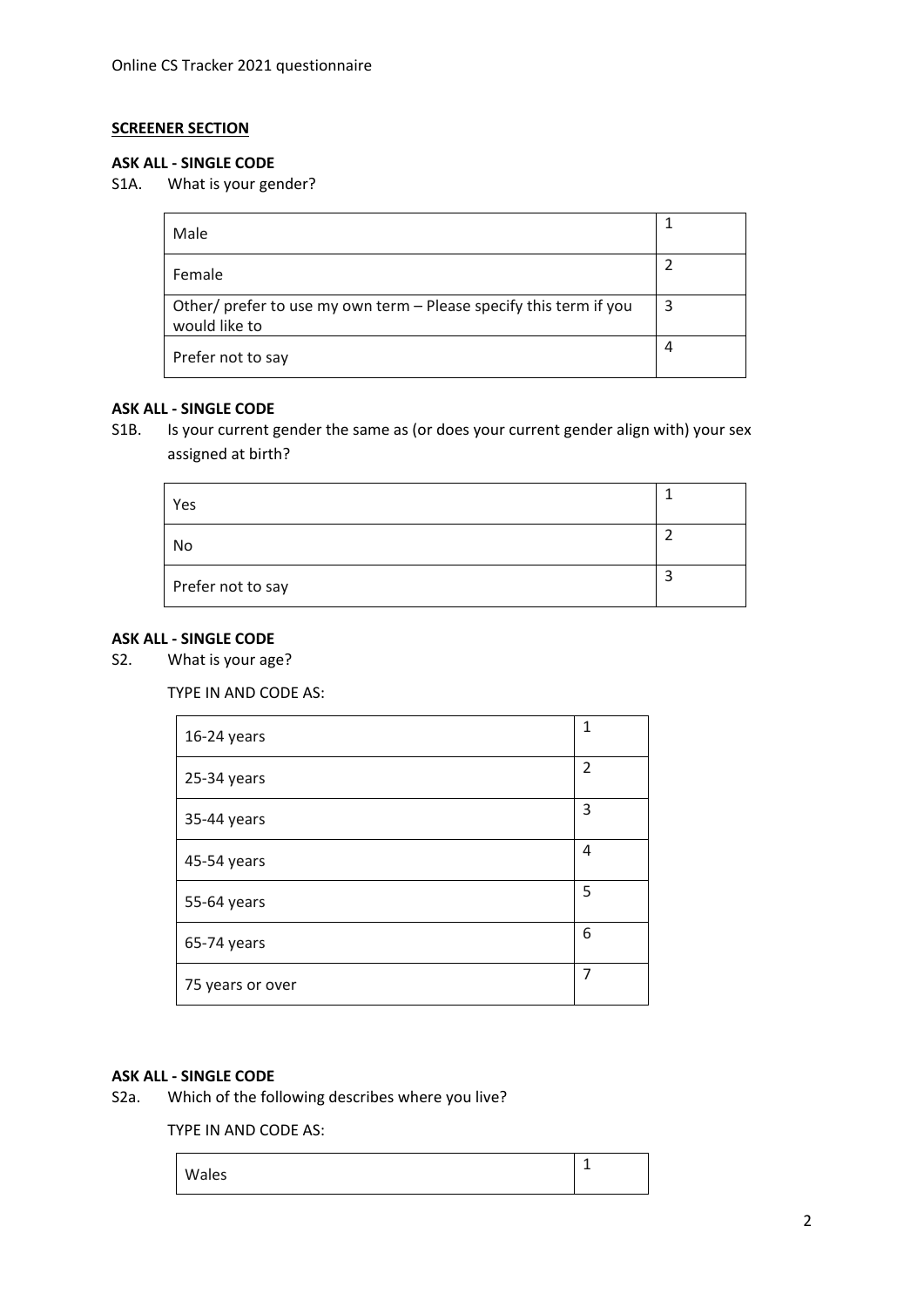| Scotland                 | $\overline{2}$ |
|--------------------------|----------------|
| North East               | 3              |
| North West               | 4              |
| Yorkshire and the Humber | 5              |
| <b>West Midlands</b>     | 6              |
| <b>East Midlands</b>     | $\overline{7}$ |
| East of England          | 8              |
| London                   | 9              |
| South East               | 10             |
| South West               | 11             |
| Northern Ireland         | 12             |

#### **ASK ALL - SINGLE CODE**

S3A/B. Please tell us the employment status and occupation (where applicable) of the Chief Income Earner in your household.

**The Chief Income Earner is the person with the largest income, whether from employment, pensions, state benefits, investments, or any other source.**

**If two or more related people in the household have equal income, please think of this question with the oldest in mind** 

**The Chief Income Earner can be of either sex, with no preference to either.**

**Which of the following best describes the employment status of the Chief Income Earner in your household?**

| Full-Time employment (more than 29 hours a week) – Code using Grader   |  |
|------------------------------------------------------------------------|--|
| Part-Time employment (less than 29 hours per week) – Code using Grader |  |
| Retired / Widow / Widower                                              |  |
| Student                                                                |  |
| Not working / Sick / Disabled                                          |  |

If Retired / Widow / Widower:

**Does the Chief Income Earner has a Private Pension?**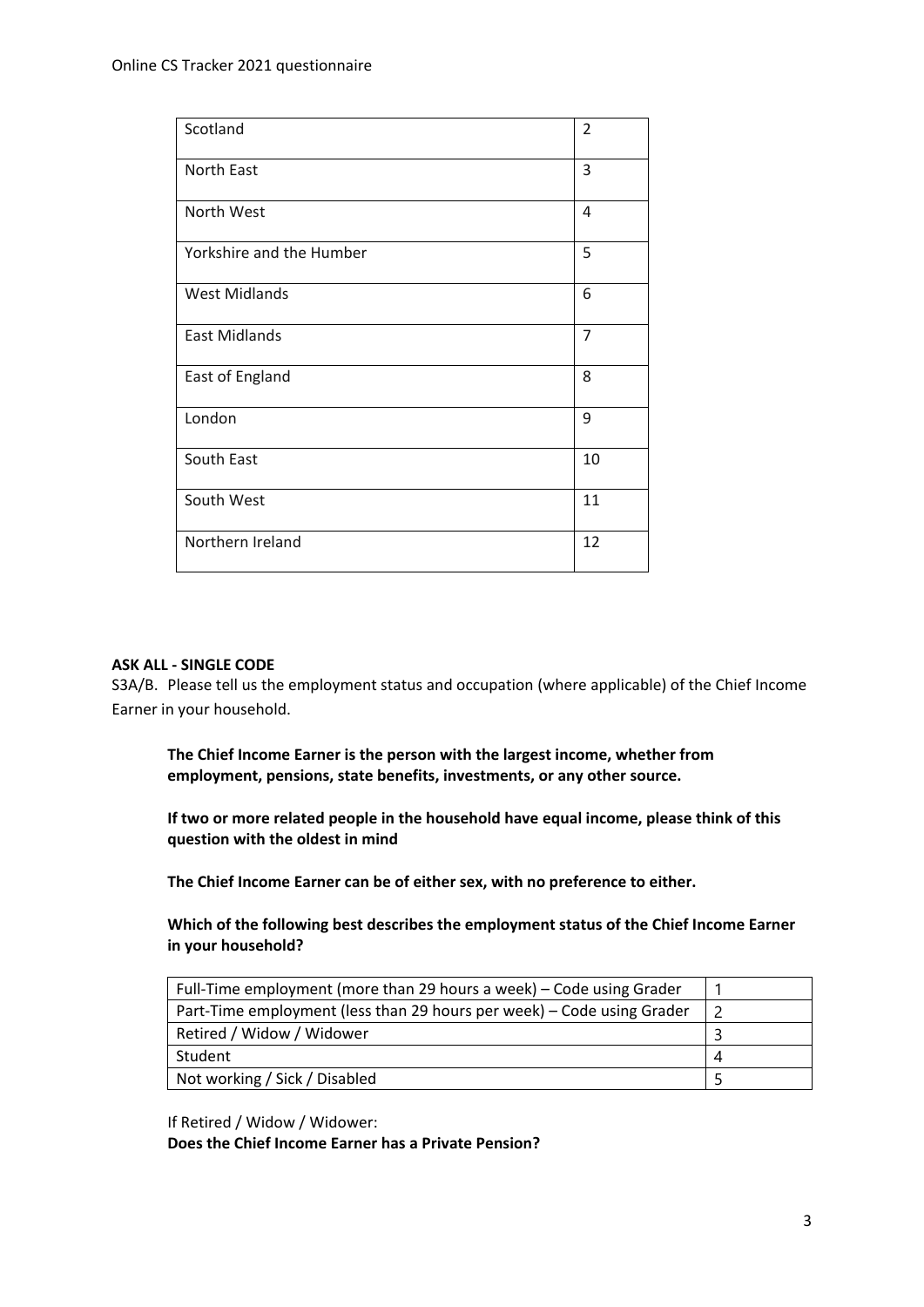Yes – Code via Grader using PREVIOUS occupation of the Chief Income Earner No – Code as SEG E

If Student:

CODE AS C1

If Not working/Sick/Disabled/Working less than 8 hours per week:

CODE AS E

If working Full time / Part Time:

#### **What is the occupation of Chief Income Earner? USE GRADER**

Or if retired on a Private Pension

**What was the PREVIOUS occupation of the Chief Income Earner? USE GRADER**

#### **ASK ALL – MULTICODE OK FOR CODES 1-4**

S4. Which of these services do you or does your household have?

| Mobile phone                                                                                                                                                                                                                                                                                                                                                                                                       | 1 |              |
|--------------------------------------------------------------------------------------------------------------------------------------------------------------------------------------------------------------------------------------------------------------------------------------------------------------------------------------------------------------------------------------------------------------------|---|--------------|
| Landline phone (i.e. home phone)                                                                                                                                                                                                                                                                                                                                                                                   | 2 |              |
| Fixed broadband internet (through a phone line or cable<br>service, perhaps using a Wi-Fi router)                                                                                                                                                                                                                                                                                                                  | 3 |              |
| Any Pay TV service through satellite, cable or broadband<br>(such as Sky TV, Virgin Media TV, BT TV, or Talk Talk TV)<br>[SHOW TEXT BELOW OPTION 4]<br>Pay TV is a set of TV channels that you pay for and<br>subscribe to that show broadcast TV channels (such as<br>BBC, ITV, Channel 4 and so on). We do not mean on-<br>demand streaming services (such as Netflix, NOW TV or<br>Amazon Prime Video).<br>$**$ | 4 |              |
| None of these                                                                                                                                                                                                                                                                                                                                                                                                      | 5 | <b>CLOSE</b> |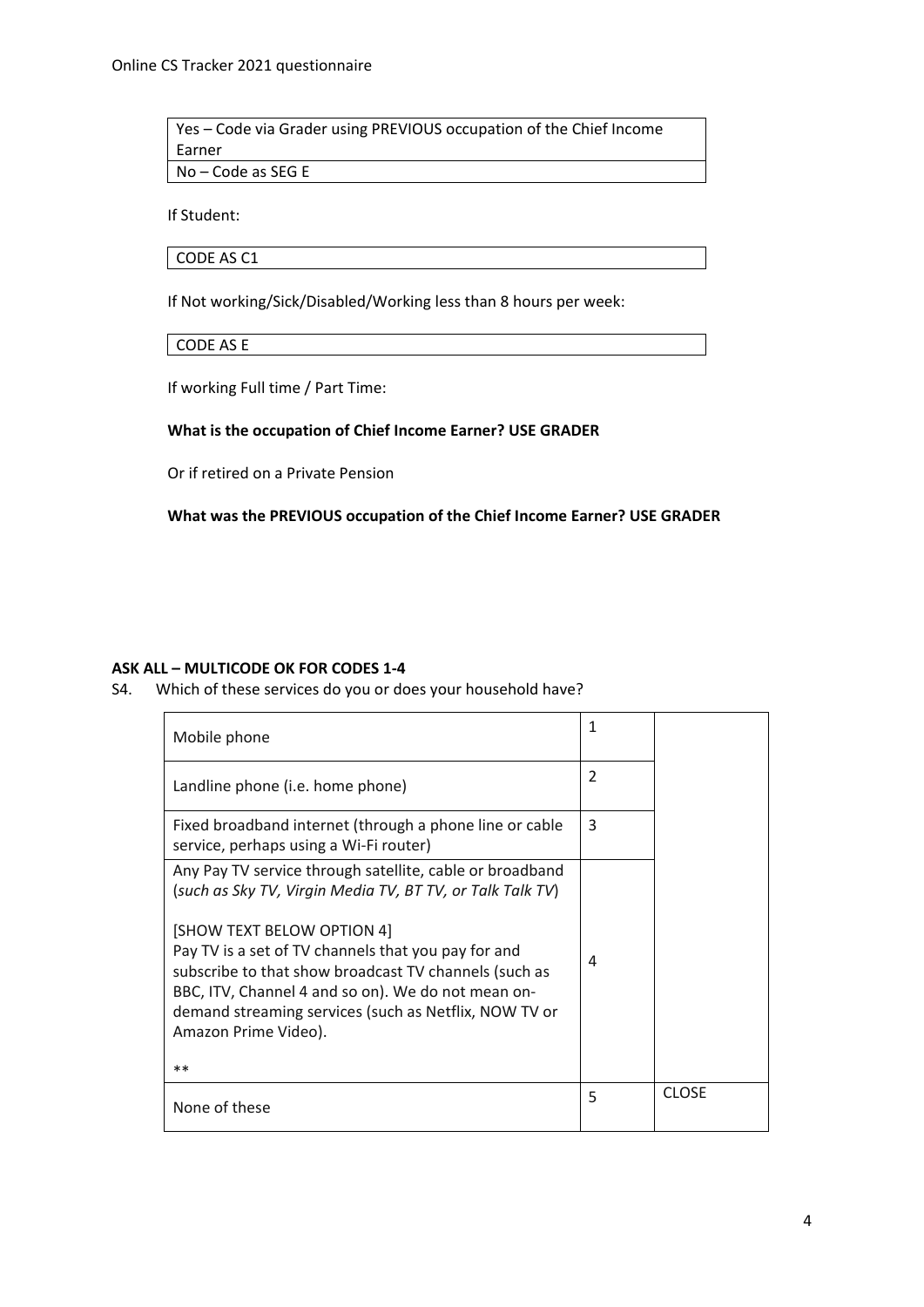#### **ASK IF HAVE FIXED BROADBAND BUT NOT LANDLINE AT S4 – SINGLE CODE**

S5. Does your household pay line rental in order to receive your fixed broadband service? By line rental, we mean the rental of a fixed line to make calls if you plugged a phone into the line.

Because your household pays line rental to the landline provider to be able to receive the fixed broadband service, we are most interested in your landline service, even if no calls are made or received.

| Yes, pay line rental for a fixed line | 1 | <b>UPDATE S4</b><br>CODE <sub>2</sub> |
|---------------------------------------|---|---------------------------------------|
| No                                    |   |                                       |
| Don't know                            | 3 |                                       |

#### **SERVICE PROVIDER SECTION**

#### **ASK ALL – MULTICODE OK FOR CODES 1-4**

Q1. Which, if any, of these services are you the primary or joint decision maker when deciding which provider to use in your home?

| Mobile phone                                                                                                      |   |                                         |
|-------------------------------------------------------------------------------------------------------------------|---|-----------------------------------------|
| Landline phone (i.e. home phone)                                                                                  |   | <b>SHOW CODES</b><br><b>SELECTED AT</b> |
| Fixed broadband internet                                                                                          | 3 | S4                                      |
| Pay TV service through satellite, cable or broadband<br>[such as Sky TV, Virgin Media TV, BT TV, or Talk Talk TV] | 4 |                                         |
| None of these                                                                                                     | 5 | <b>CLOSE</b>                            |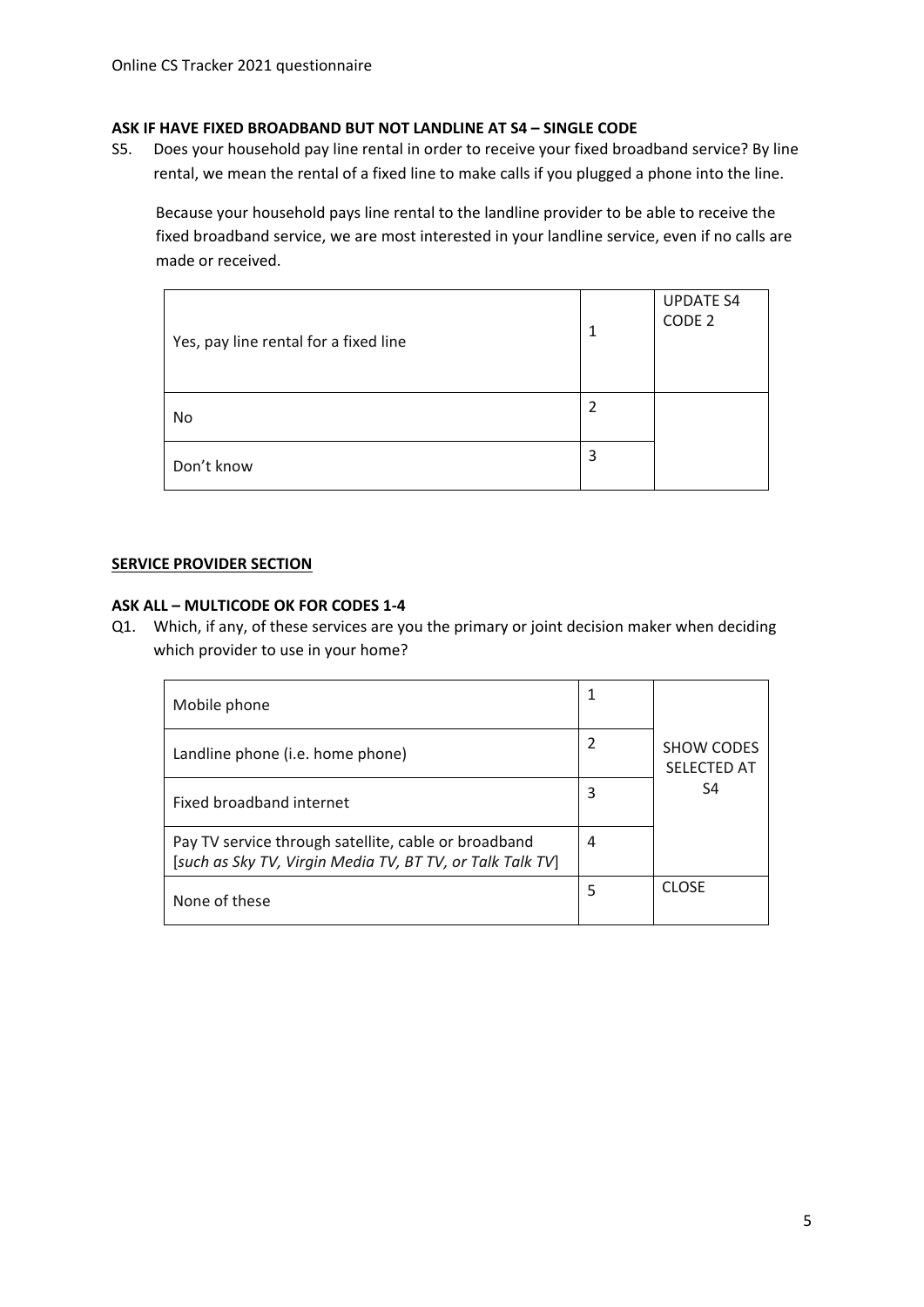### **ASK ALL – FILTERED BASED ON SERVICES RESPONSIBLE FOR AT Q1 – MULTICODE OK FOR CODES 1- 4**

Q2. Do you receive any of these services from the same provider?

If you have more than one set of services from the same provider (e.g. TV and landline from one provider, mobile and broadband from another), please tell us which services are in the package you consider to be the MAIN one, or the one your household spends the most on?

| Mobile phone                                                                                                      |   |
|-------------------------------------------------------------------------------------------------------------------|---|
| Landline phone (i.e. home phone)                                                                                  | 2 |
| Fixed broadband internet                                                                                          | 3 |
| Pay TV service through satellite, cable or broadband<br>[such as Sky TV, Virgin Media TV, BT TV, or Talk Talk TV] | 4 |
| None of these                                                                                                     | 5 |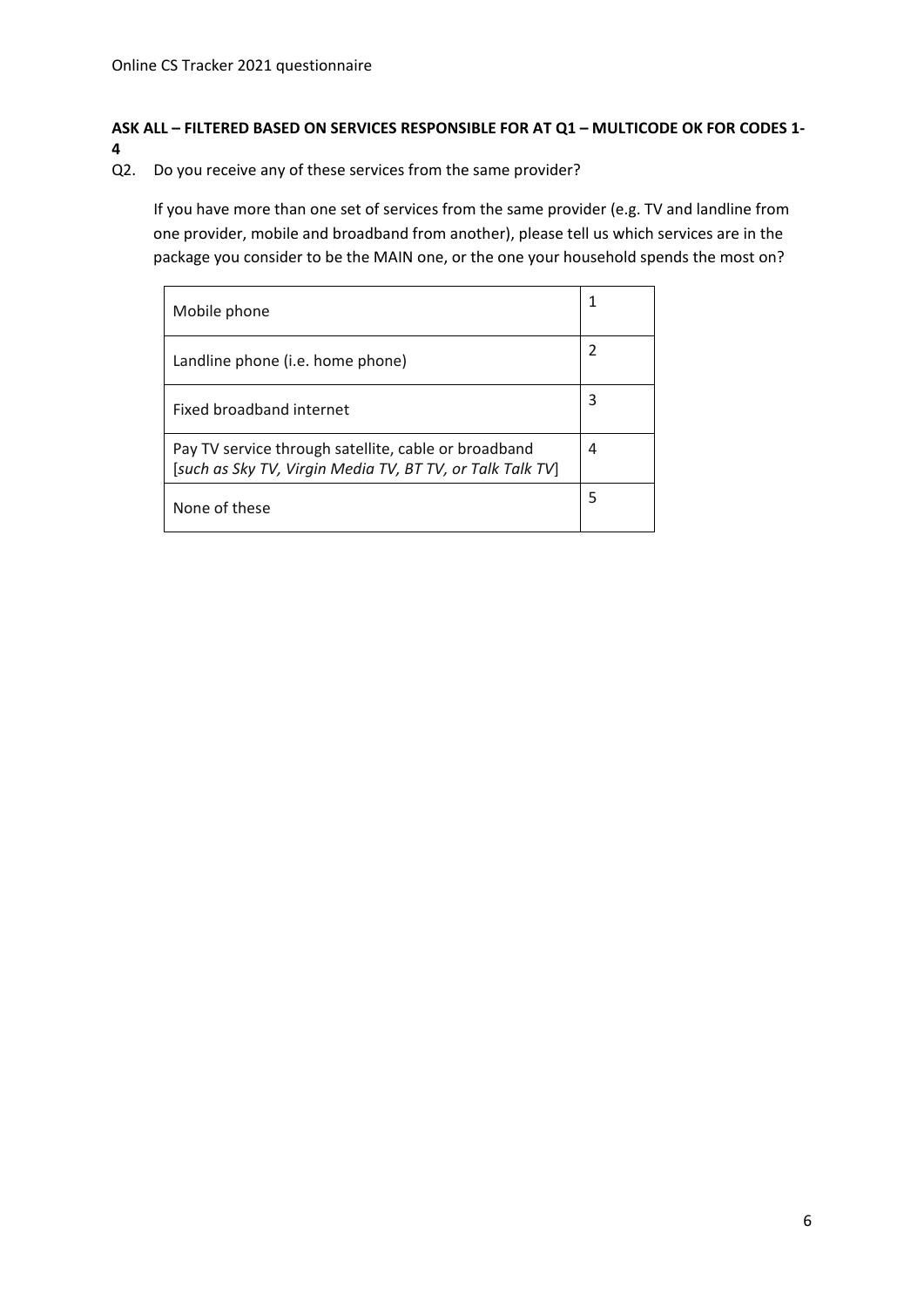#### **ASK FOR ALL SERVICES AT Q1– COVERING ANY SERVICES MENTIONED AT Q2 TOGETHER – SINGLE CODE PER PROVIDER**

Q3. Which provider do you use for your [SERVICES AT Q1]? Please indicate which company you pay for this service, not the brand of your set top box or handset.

If you use more than one provider please answer about your MAIN provider.

| <b>Mobile</b><br>phone<br>service<br>[MPSUP] | <b>Fixed line</b><br>Phone<br>[LLSUP] | <b>Fixed</b><br><b>Broadband</b><br>[BBSUP] | Pay TV<br><b>Service</b><br>[TVSUP] |
|----------------------------------------------|---------------------------------------|---------------------------------------------|-------------------------------------|
| EE.                                          | <b>BT</b>                             | <b>BT</b>                                   | <b>BT</b>                           |
| giffgaff                                     | EE.                                   | EE                                          | Sky                                 |
| O <sub>2</sub>                               | Plusnet                               | Plusnet                                     | <b>TalkTalk</b>                     |
| Tesco Mobile                                 | Sky                                   | Sky                                         | Virgin Media                        |
| <b>Three</b>                                 | <b>TalkTalk</b>                       | <b>TalkTalk</b>                             | Other provider-SPECIFY              |
| Virgin Mobile                                | Virgin Media                          | Virgin Media                                |                                     |
| Vodafone                                     | Other provider-SPECIFY                | Vodafone                                    |                                     |
| Other provider-<br><b>SPECIFY</b>            |                                       | Other provider-SPECIFY                      |                                     |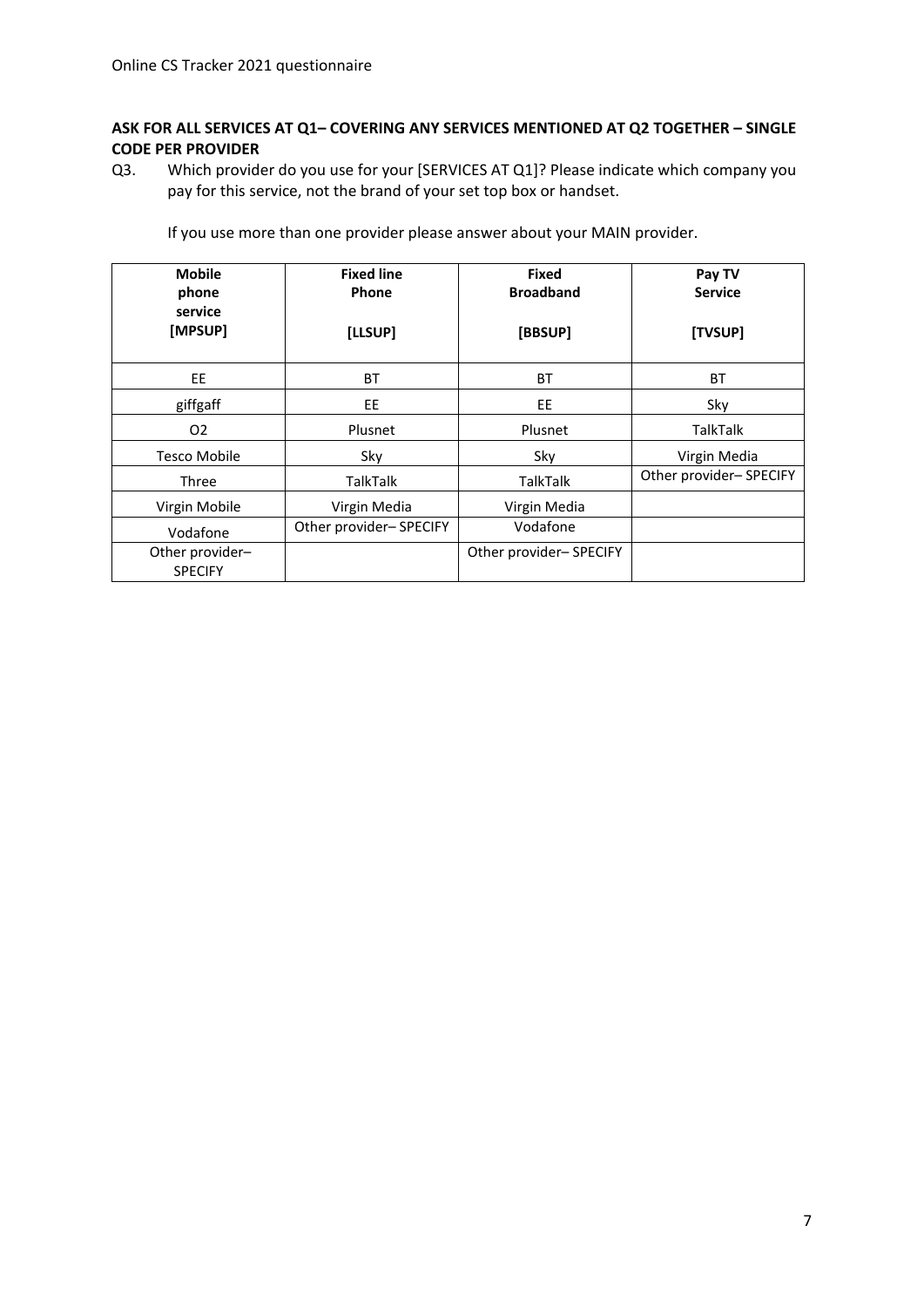#### **LANDLINE SECTION**

#### **ASK ALL LANDLINE DECISION MAKERS AT Q1 – SINGLE CODE**

L1. Now we'd like to ask you some questions about your home landline service from [PIPE IN LLSUP SELECTED @Q3].

In terms of your landline service, how satisfied are you with the OVERALL SERVICE PROVIDED by [PIPE IN LLSUP SELECTED @Q3]?

| Very satisfied                     | 1 |
|------------------------------------|---|
| Fairly satisfied                   | 2 |
| Neither satisfied nor dissatisfied | 3 |
| Fairly dissatisfied                | 4 |
| Very dissatisfied                  | 5 |
| Don't know                         | 6 |

#### **ASK ALL LANDLINE SINGLE SERVICE DECISION MAKER RESPONDENTS – THOSE NOT HAVING THE SERVICE IN A BUNDLE AT Q2 – SINGLE CODE**

L2. And how satisfied are you with the overall VALUE FOR MONEY of your service from [PIPE IN LLSUP SELECTED @Q3]?

| Very satisfied                     | 1 |
|------------------------------------|---|
| Fairly satisfied                   | 2 |
| Neither satisfied nor dissatisfied | 3 |
| Fairly dissatisfied                | 4 |
| Very dissatisfied                  | 5 |
| Don't know                         | 6 |

#### **ASK ALL LANDLINE DECISION MAKERS AT Q1 – SINGLE CODE**

L3. And how satisfied are you with the RELIABILITY of your landline service from [PIPE IN LLSUP SELECTED @Q3]? By reliability, we mean being able to make a call when you need to and getting a dialling tone reliably.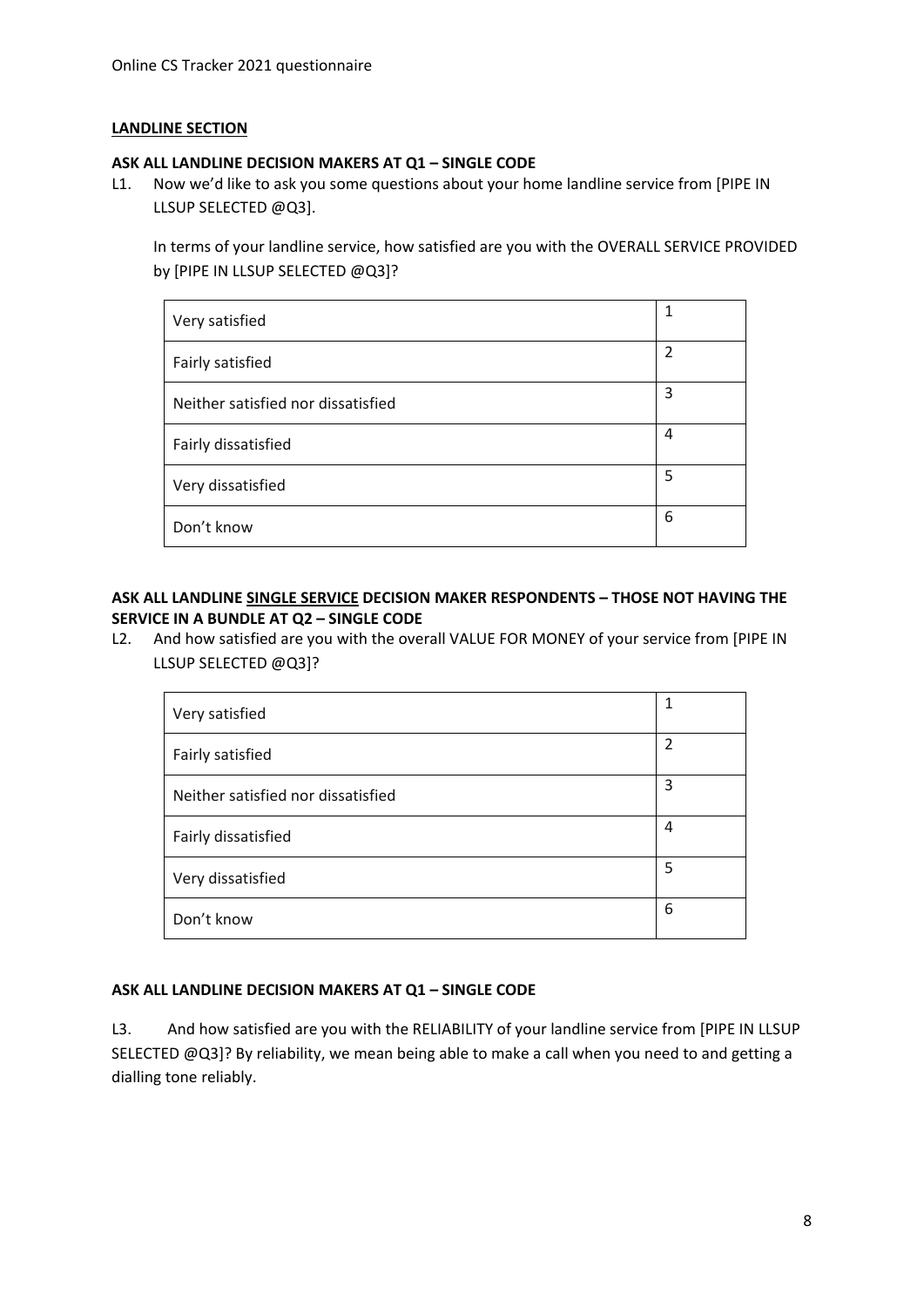| Very satisfied                     | 1 |
|------------------------------------|---|
| Fairly satisfied                   | 2 |
| Neither satisfied nor dissatisfied | 3 |
| Fairly dissatisfied                | 4 |
| Very dissatisfied                  | 5 |
| Don't know                         | 6 |

#### **ASK ALL LANDLINE DECISION MAKERS AT Q1 – SINGLE CODE**

L4. And how satisfied are you with the clarity of the line when making or receiving calls on your landline from [PIPE IN LLSUP SELECTED @Q3]. By this, we mean being able to clearly hear the other person on the call.

| Very satisfied                     | 1              |
|------------------------------------|----------------|
| Fairly satisfied                   | $\overline{2}$ |
| Neither satisfied nor dissatisfied | 3              |
| Fairly dissatisfied                | 4              |
| Very dissatisfied                  | 5              |
| Don't know                         | 6              |

#### **MOBILE SECTION**

#### **ASK ALL MOBILE DECISION MAKERS AT Q1 – SINGLE CODE**

M1. Now we'd now like to ask you some questions about your mobile phone service from [PIPE IN MPSUP SELECTED @Q3].

Which of these best describes the mobile phone package you personally use most often?

| Prepay/ pay as you go $-$ using top-ups     |  |
|---------------------------------------------|--|
| Monthly contract/ SIM only – paying monthly |  |
| Don't know                                  |  |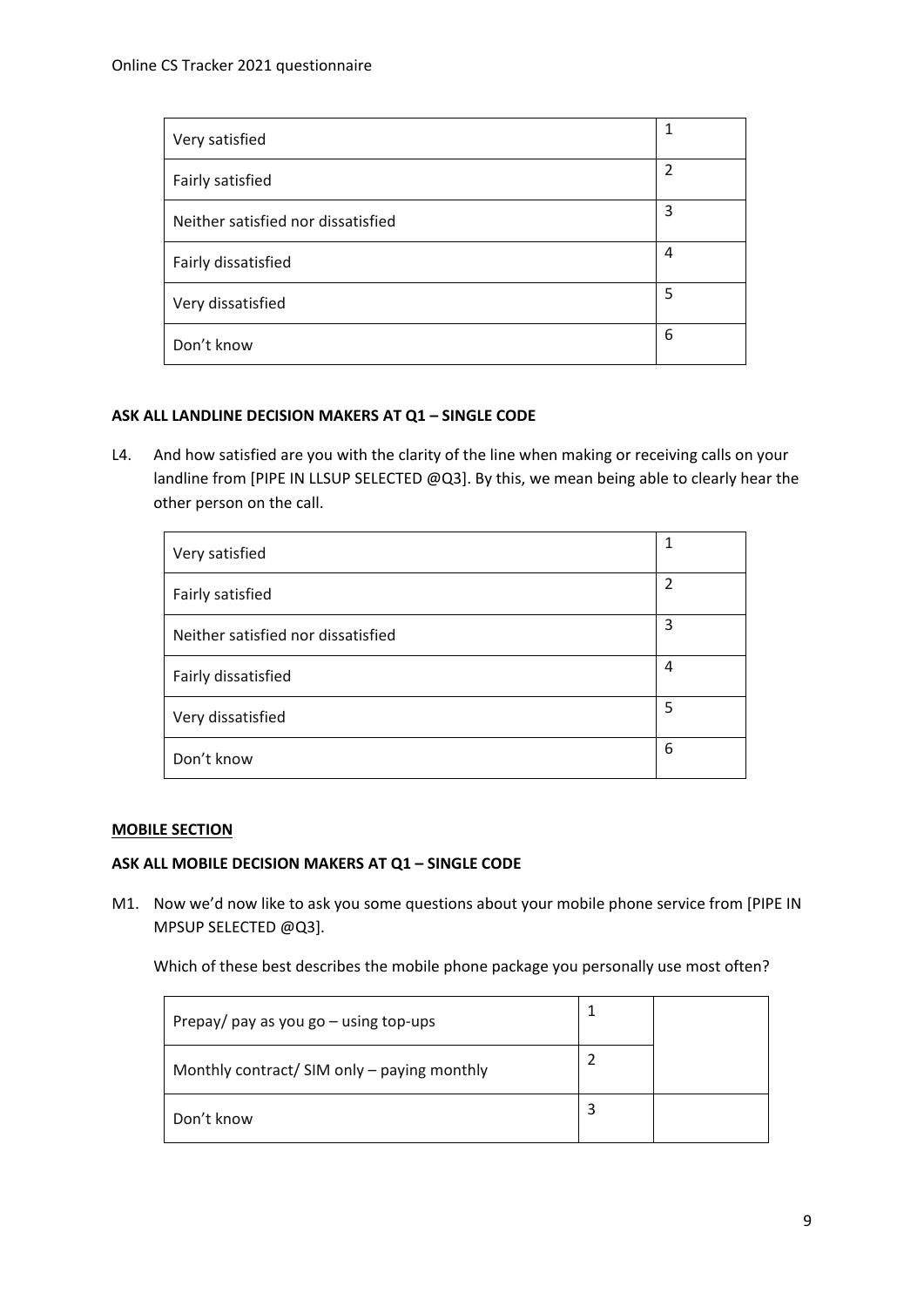#### **ASK ALL MOBILE DECISION MAKERS AT Q1 – SINGLE CODE**

M2. In terms of your mobile phone service, how satisfied are you with the OVERALL SERVICE PROVIDED by [PIPE IN MPSUP SELECTED @Q3]?

| Very satisfied                     | 1              |
|------------------------------------|----------------|
| Fairly satisfied                   | $\overline{2}$ |
| Neither satisfied nor dissatisfied | 3              |
| Fairly dissatisfied                | 4              |
| Very dissatisfied                  | 5              |
| Don't know                         | 6              |

# **ASK ALL MOBILE SINGLE SERVICE DECISION MAKER RESPONDENTS – SO THOSE NOT HAVING THE SERVICE IN A BUNDLE AT Q2 – SINGLE CODE**

M3. And how satisfied are you with the overall VALUE FOR MONEY of your service from [PIPE IN MPSUP SELECTED @Q3]?

| Very satisfied                     | 1              |
|------------------------------------|----------------|
| Fairly satisfied                   | $\overline{2}$ |
| Neither satisfied nor dissatisfied | 3              |
| Fairly dissatisfied                | 4              |
| Very dissatisfied                  | 5              |
| Don't know                         | 6              |

#### **ASK ALL MOBILE DECISION MAKERS AT Q1 – SINGLE CODE**

M4. And how satisfied are you OVERALL with the RECEPTION OR SIGNAL STRENGTH that you get on your mobile phone service from [PIPE IN MPSUP SELECTED @Q3]?

| Very satisfied                     |   |
|------------------------------------|---|
| Fairly satisfied                   |   |
| Neither satisfied nor dissatisfied | 3 |
| Fairly dissatisfied                | 4 |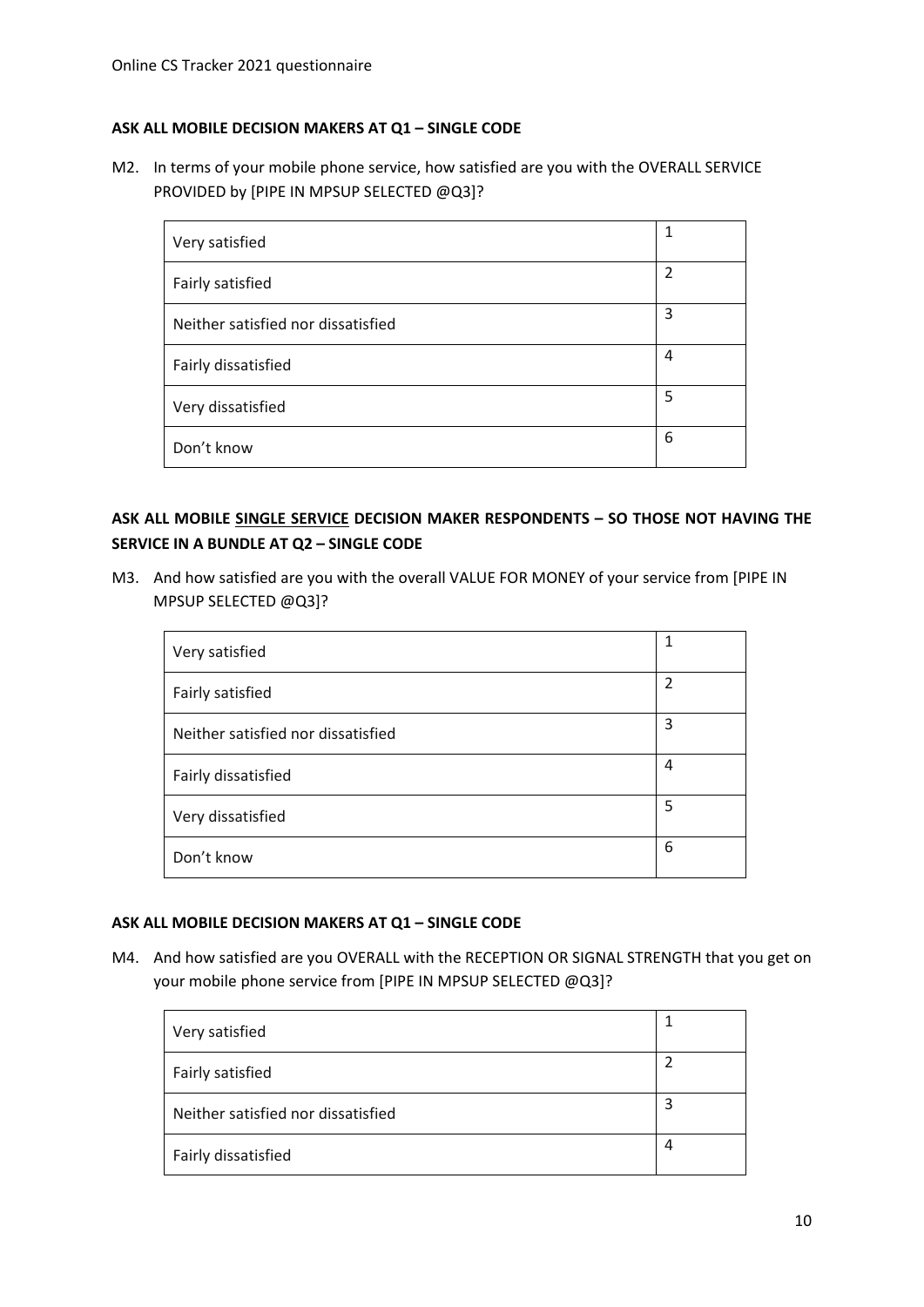| Very dissatisfied |   |
|-------------------|---|
| Don't know        | O |

#### **FIXED BROADBAND SECTION**

#### **ASK ALL FIXED BROADBAND DECISION MAKERS AT Q1 – SINGLE CODE**

IN1. We'd now like to ask you some questions about your fixed broadband service from [PIPE IN BBSUP SELECTED @Q3].

Which of these fixed broadband services does your household have?

| Standard broadband - Broadband through a phone line or cable<br>service - which is not superfast, so the download speed is less than<br>30MB/second                     | 1              |
|-------------------------------------------------------------------------------------------------------------------------------------------------------------------------|----------------|
| Superfast broadband - A premium service that delivers higher<br>speeds through either fibre optic or cable service - so the download<br>speed is 30MB/ second or higher | $\mathfrak{p}$ |
| Ultrafast broadband - the download speed is 100MB/second or<br>higher                                                                                                   | 3              |
| Don't know                                                                                                                                                              | 4              |

#### **ASK ALL FIXED BROADBAND DECISION MAKERS AT Q1 – SINGLE CODE**

IN2. In terms of your fixed broadband service, how satisfied are you with the OVERALL SERVICE PROVIDED by [PIPE IN BBSUP SELECTED @Q3]?

| Very satisfied                     | 1 |
|------------------------------------|---|
| Fairly satisfied                   | 2 |
| Neither satisfied nor dissatisfied | 3 |
| Fairly dissatisfied                | 4 |
| Very dissatisfied                  | 5 |
| Don't know                         | 6 |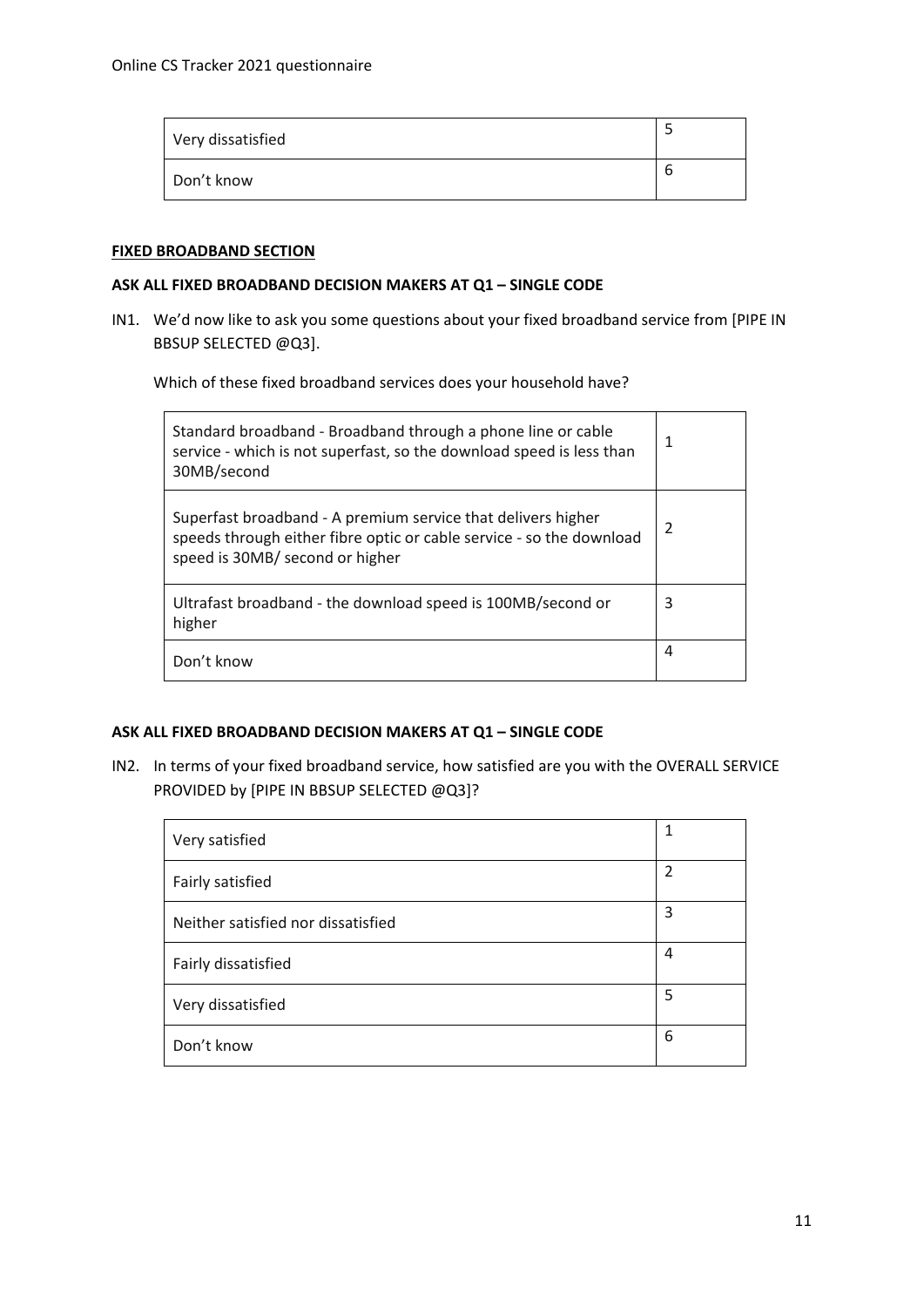# **ASK ALL FIXED BROADBAND SINGLE SERVICE DECISION MAKER RESPONDENTS – SO THOSE NOT HAVING THE SERVICE IN A BUNDLE AT Q2 – SINGLE CODE**

IN3. And how satisfied are you with the overall VALUE FOR MONEY of your service from [PIPE IN BBSUP SELECTED @Q3]?

| Very satisfied                     | 1              |
|------------------------------------|----------------|
| Fairly satisfied                   | $\overline{2}$ |
| Neither satisfied nor dissatisfied | 3              |
| Fairly dissatisfied                | 4              |
| Very dissatisfied                  | 5              |
| Don't know                         | 6              |

## **ASK ALL FIXED BROADBAND DECISION MAKERS AT Q1 – SINGLE CODE**

IN4. And how satisfied are you with the SPEED OF SERVICE while online from [PIPE IN BBSUP SELECTED @Q3]?

| Very satisfied                     | 1              |
|------------------------------------|----------------|
| Fairly satisfied                   | $\overline{2}$ |
| Neither satisfied nor dissatisfied | 3              |
| Fairly dissatisfied                | 4              |
| Very dissatisfied                  | 5              |
| Don't know                         | 6              |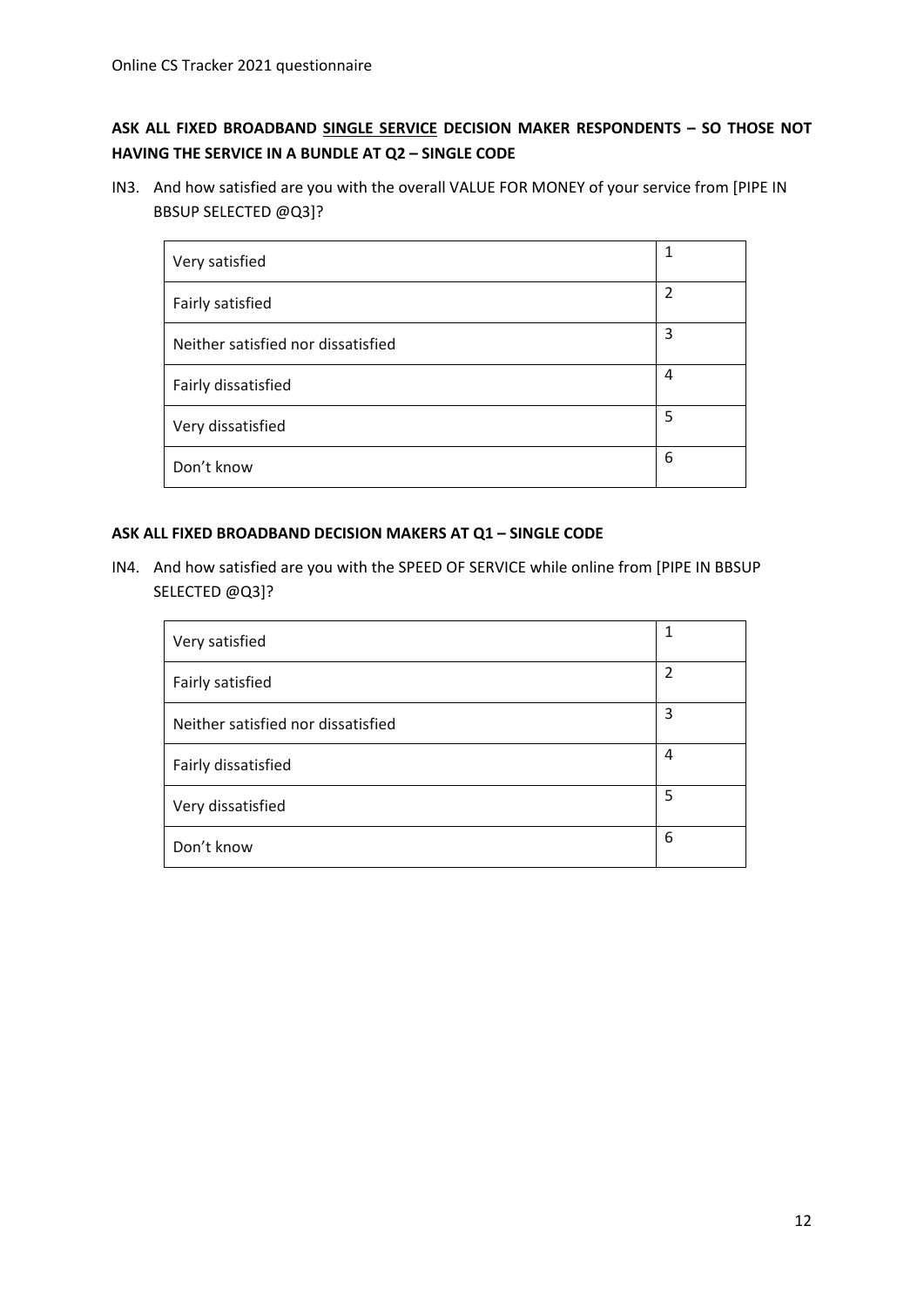#### **ASK ALL FIXED BROADBAND DECISION MAKERS AT Q1 – SINGLE CODE**

IN5. And how satisfied are you with the RELIABILITY of your fixed broadband service from [PIPE IN BBSUP SELECTED @Q3]?

| Very satisfied                     |                |
|------------------------------------|----------------|
| Fairly satisfied                   | $\overline{2}$ |
| Neither satisfied nor dissatisfied | 3              |
| Fairly dissatisfied                | 4              |
| Very dissatisfied                  | 5              |
| Don't know                         | 6              |

#### **PAY TV SECTION**

#### **ASK ALL PAY TV DECISION MAKERS AT Q1 – SINGLE CODE**

PT1. We'd like to ask you some questions about your Pay TV service provided by [PIPE IN TVSUP SELECTED @Q3].

How satisfied are you with the OVERALL SERVICE PROVIDED by your television service provider [PIPE IN TVSUP SELECTED @Q3]?

| Very satisfied                     |                |
|------------------------------------|----------------|
| Fairly satisfied                   | $\overline{2}$ |
| Neither satisfied nor dissatisfied | 3              |
| Fairly dissatisfied                | 4              |
| Very dissatisfied                  | 5              |
| Don't know                         | 6              |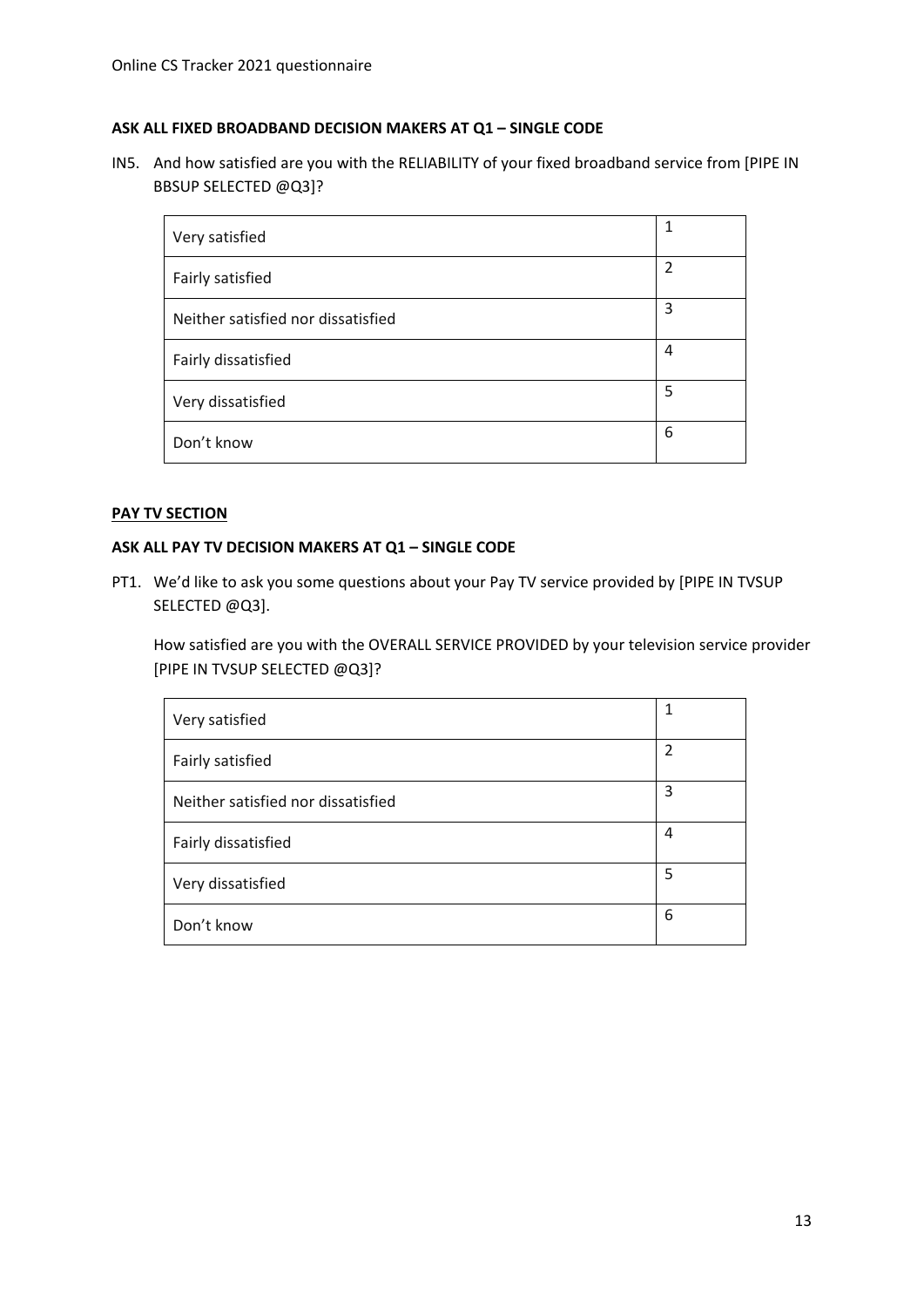# **ASK ALL PAY TV SINGLE SERVICE DECISION MAKER RESPONDENTS – SO THOSE NOT HAVING THE SERVICE IN A BUNDLE AT Q2 – SINGLE CODE**

PT2. And how satisfied are you with the overall VALUE FOR MONEY of your service from [PIPE IN TVSUP SELECTED @Q3]?

| Very satisfied                     | 1              |
|------------------------------------|----------------|
| Fairly satisfied                   | $\overline{2}$ |
| Neither satisfied nor dissatisfied | 3              |
| Fairly dissatisfied                | 4              |
| Very dissatisfied                  | 5              |
| Don't know                         | 6              |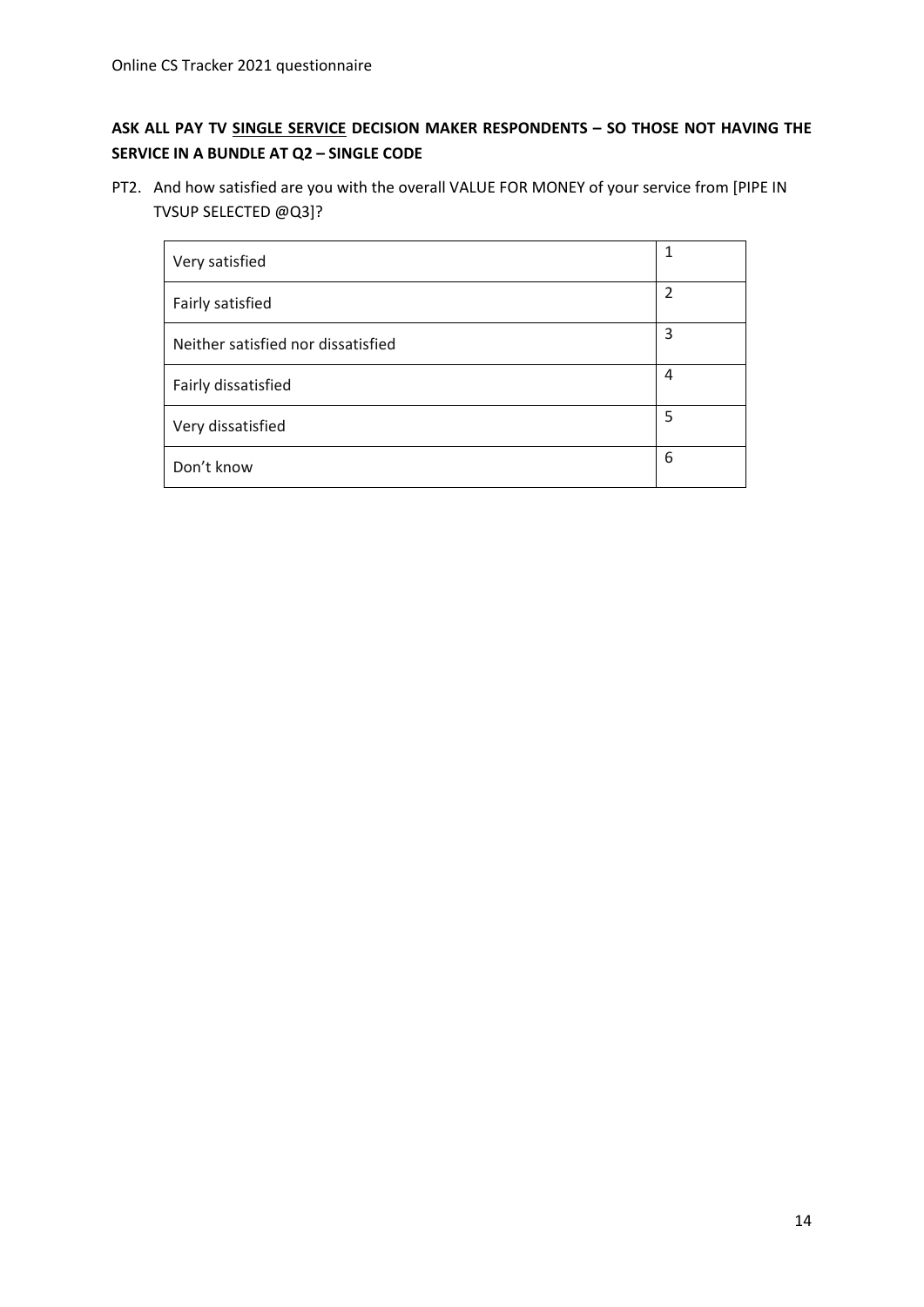#### **BUNDLE SECTION**

# **ASK ALL BUNDLE/ PACKAGE DECISION MAKERS - SO TAKING MORE THAN ONE SERVICE FROM THE SAME PROVIDER AT Q3 – SINGLE CODE**

B1. Now we'd like to talk with you about the services that you have from the same supplier – so using [PIPE IN SERVICES PROVIDERS SELECTED @Q3] for your [PIPE IN SERVICES SELECTED @Q2].

In terms of your overall package of services, how satisfied are you with the OVERALL SERVICE PROVIDED by [PIPE IN SERVICES PROVIDERS SELECTED @Q3]?

| Very satisfied                     | 1              |
|------------------------------------|----------------|
| Fairly satisfied                   | $\overline{2}$ |
| Neither satisfied nor dissatisfied | 3              |
| Fairly dissatisfied                | 4              |
| Very dissatisfied                  | 5              |
| Don't know                         | 6              |

# **ASK ALL BUNDLE/ PACKAGE DECISION MAKERS - SO TAKING MORE THAN ONE SERVICE FROM THE SAME PROVIDER AT Q3 – SINGLE CODE**

B2. And how satisfied are you with the overall VALUE FOR MONEY of your service from [PIPE IN SERVICES PROVIDERS SELECTED @Q3]?

| Very satisfied                     | 1 |
|------------------------------------|---|
| Fairly satisfied                   | 2 |
| Neither satisfied nor dissatisfied | 3 |
| Fairly dissatisfied                | 4 |
| Very dissatisfied                  | 5 |
| Don't know                         | 6 |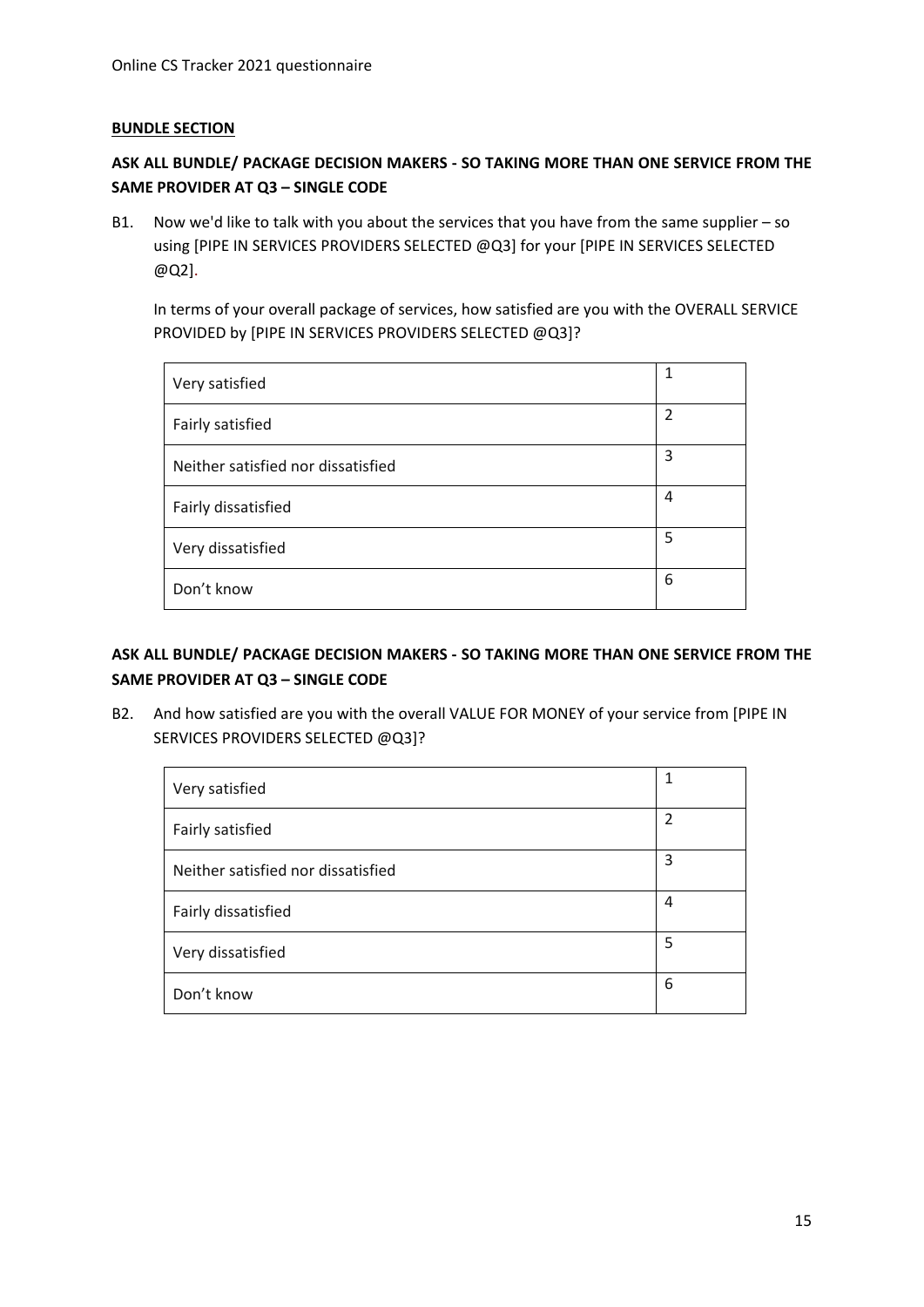### **BENCHMARK SECTION**

We'd now like to ask you some questions about other household services.

#### **ASK ALL – MULTICODE OK FOR CODES 1-3**

BM1. Which, if any, of these other services are you the primary or joint decision maker when deciding which provider to use?

| Gas supplier         |   |
|----------------------|---|
| Electricity supplier |   |
| Bank current account | 3 |
| None of these        | 4 |

#### **ASK ALL BANK DECISION MAKERS AT BM1 (CODE 3) – SINGLE CODE**

BM2. Which bank do you use for your MAIN current account?

| <b>Bank of Scotland</b> | $\mathbf{1}$   |
|-------------------------|----------------|
| <b>Barclays</b>         | $\overline{2}$ |
| Co-op bank              | 3              |
| <b>First Direct</b>     | $\overline{4}$ |
| Halifax                 | 5              |
| <b>HSBC</b>             | 6              |
| Lloyds                  | $\overline{7}$ |
| Nationwide              | 8              |
| NatWest                 | 9              |
| <b>RBS</b>              | 10             |
| Santander               | 11             |
| <b>TSB</b>              | 12             |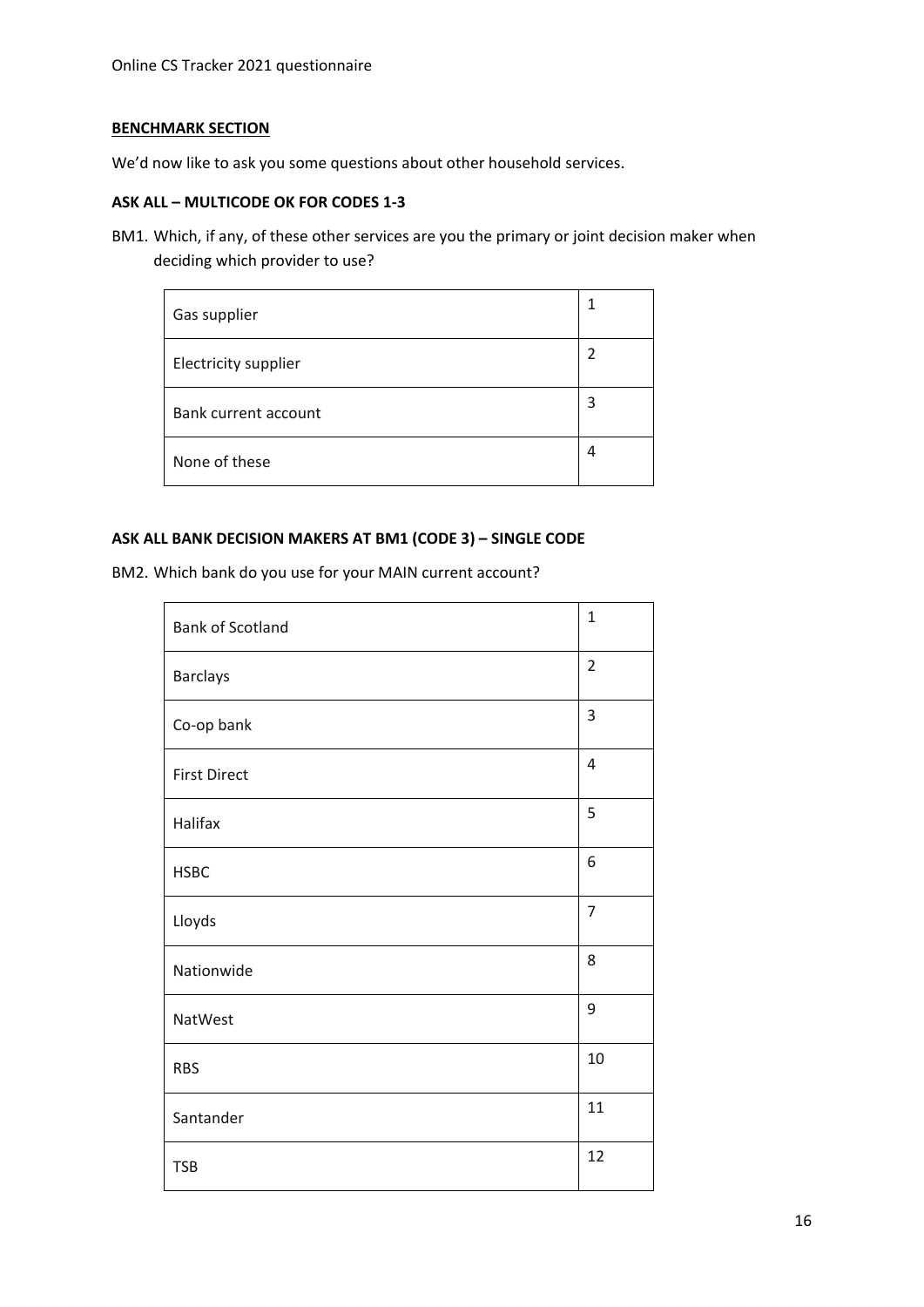| Ulster Bank                       | 13 |
|-----------------------------------|----|
| <b>Yorkshire Building Society</b> | 14 |
| Other SPECIFY                     | 15 |

#### **ASK ALL BANK DECISION MAKERS AT BM1 (CODE 3) – SINGLE CODE**

BM3. In terms of your main current account, how satisfied are you with the OVERALL SERVICE PROVIDED by [PIPE IN BANK SELECTED @BM2]?

| Very satisfied                     | 1              |
|------------------------------------|----------------|
| Fairly satisfied                   | $\overline{2}$ |
| Neither satisfied nor dissatisfied | 3              |
| Fairly dissatisfied                | 4              |
| Very dissatisfied                  | 5              |
| Don't know                         | 6              |

#### **ASK ALL DECISION MAKERS FOR BOTH GAS & ELECTRICITY (CODE 1 AND 2 AT BM1) – SINGLE CODE**

BM4. Do you use the same provider for both gas and electricity?

| Yes        |  |
|------------|--|
| No         |  |
| Don't know |  |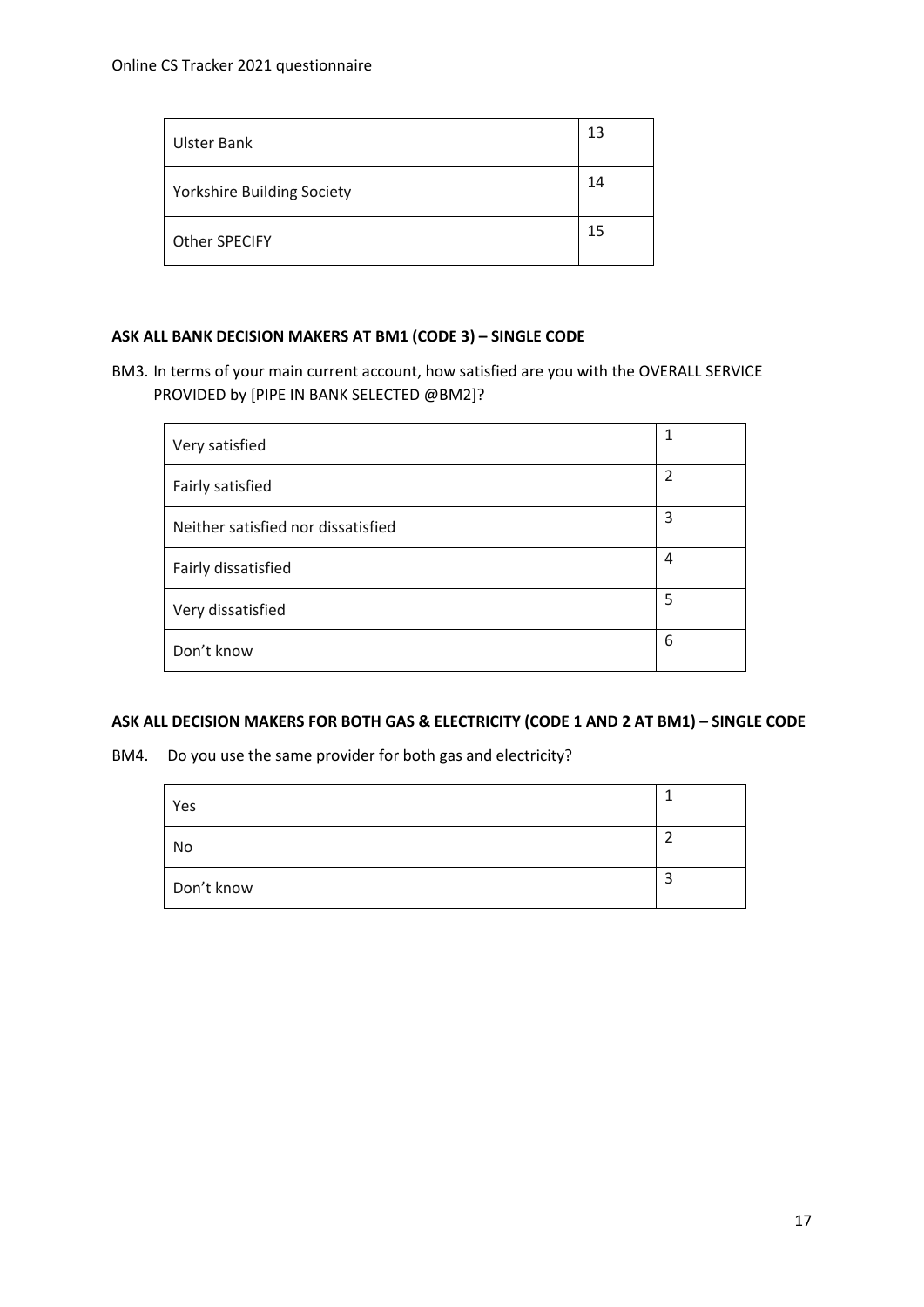# **ASK DECISION MAKERS WHO USE THE SAME SUPPLIER FOR BOTH GAS & ELECTRICITY AT BM4 – SINGLE CODE**

BM5. Which supplier do you use for gas and electricity?

| <b>British Gas</b>                    | $\mathbf{1}$   |
|---------------------------------------|----------------|
| <b>Bulb</b>                           | $\overline{2}$ |
| Co-op Energy/ The Co-operative Energy | 3              |
| <b>EDF</b>                            | $\overline{4}$ |
| <b>E.ON UK</b>                        | 5              |
| <b>First Utility</b>                  | 6              |
| Npower                                | $\overline{7}$ |
| Octopus                               | 8              |
| <b>OVO Energy</b>                     | 9              |
| Power NI                              | 10             |
| Sainsbury's Energy                    | 11             |
| Scottish Power                        | 12             |
| <b>SSE</b>                            | 13             |
| Utilita Energy                        | 14             |
| <b>Utility Warehouse</b>              | 15             |
| <b>Other SPECIFY</b>                  | 16             |
| Don't know                            | 17             |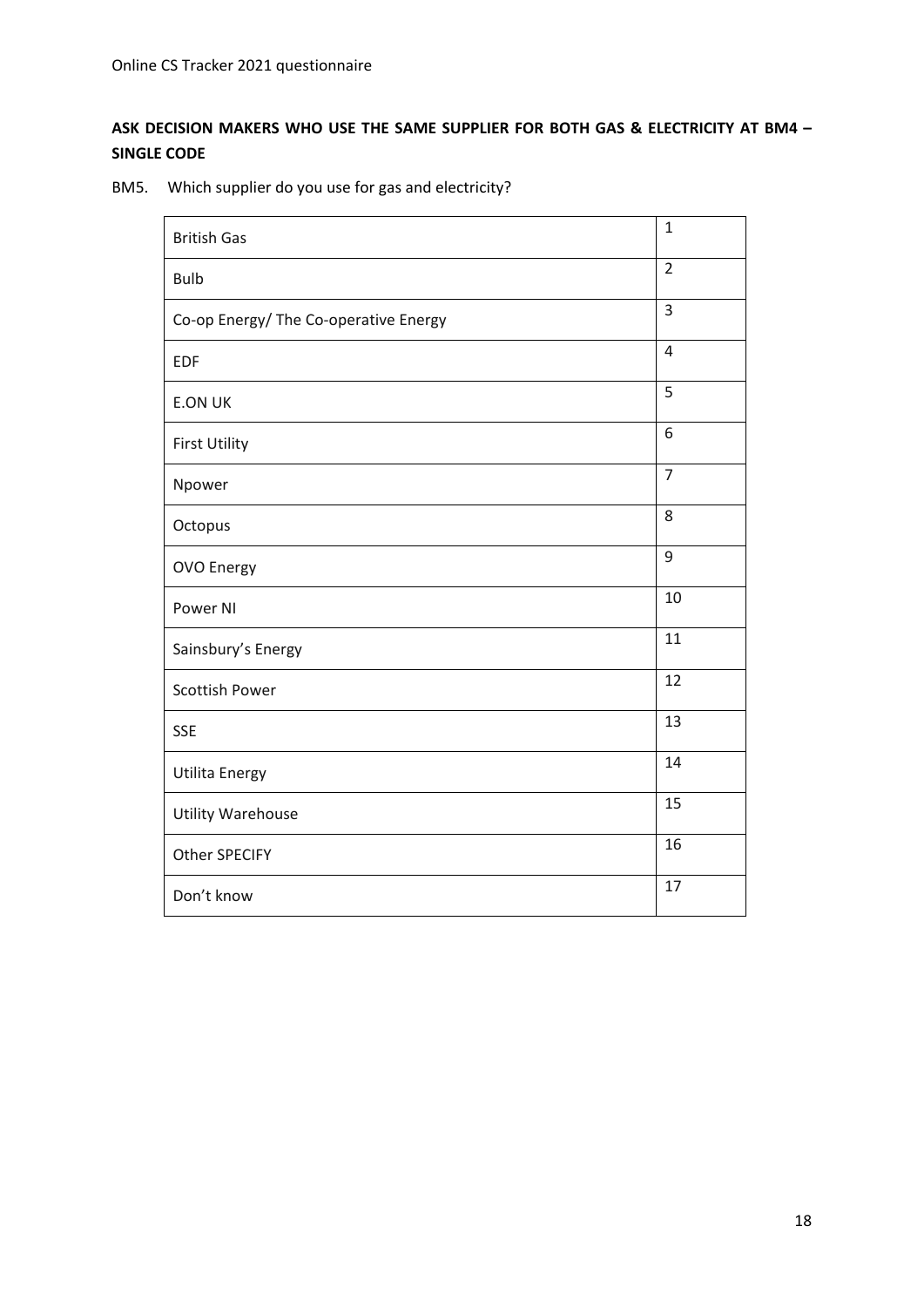# **ASK DECISION MAKERS WHO USE THE SAME SUPPLIER FOR BOTH GAS & ELECTRICITY AT BM4 – SINGLE CODE**

BM6. In terms of your gas and electricity service, how satisfied are you with the OVERALL SERVICE PROVIDED by [PIPE IN UTILITY SUPPLIER SELECTED @BM5]?

| Very satisfied                     | 1 |
|------------------------------------|---|
| Fairly satisfied                   | 2 |
| Neither satisfied nor dissatisfied | 3 |
| Fairly dissatisfied                | 4 |
| Very dissatisfied                  | 5 |
| Don't know                         | 6 |

# **ASK DECISION MAKERS FOR GAS WHO DO NOT USE THE SAME SUPPLIER FOR BOTH GAS & ELECTRICITY – SINGLE CODE**

BM7. Which supplier do you use for gas?

| <b>British Gas</b>                    | $\mathbf{1}$   |
|---------------------------------------|----------------|
| <b>Bulb</b>                           | $\overline{2}$ |
| Co-op Energy/ The Co-operative Energy | 3              |
| <b>EDF</b>                            | $\overline{4}$ |
| <b>E.ON UK</b>                        | 5              |
| <b>First Utility</b>                  | 6              |
| Npower                                | $\overline{7}$ |
| Octopus                               | 8              |
| OVO Energy                            | 9              |
| Power NI                              | 10             |
| Sainsbury's Energy                    | 11             |
| Scottish Power                        | 12             |
| <b>SSE</b>                            | 13             |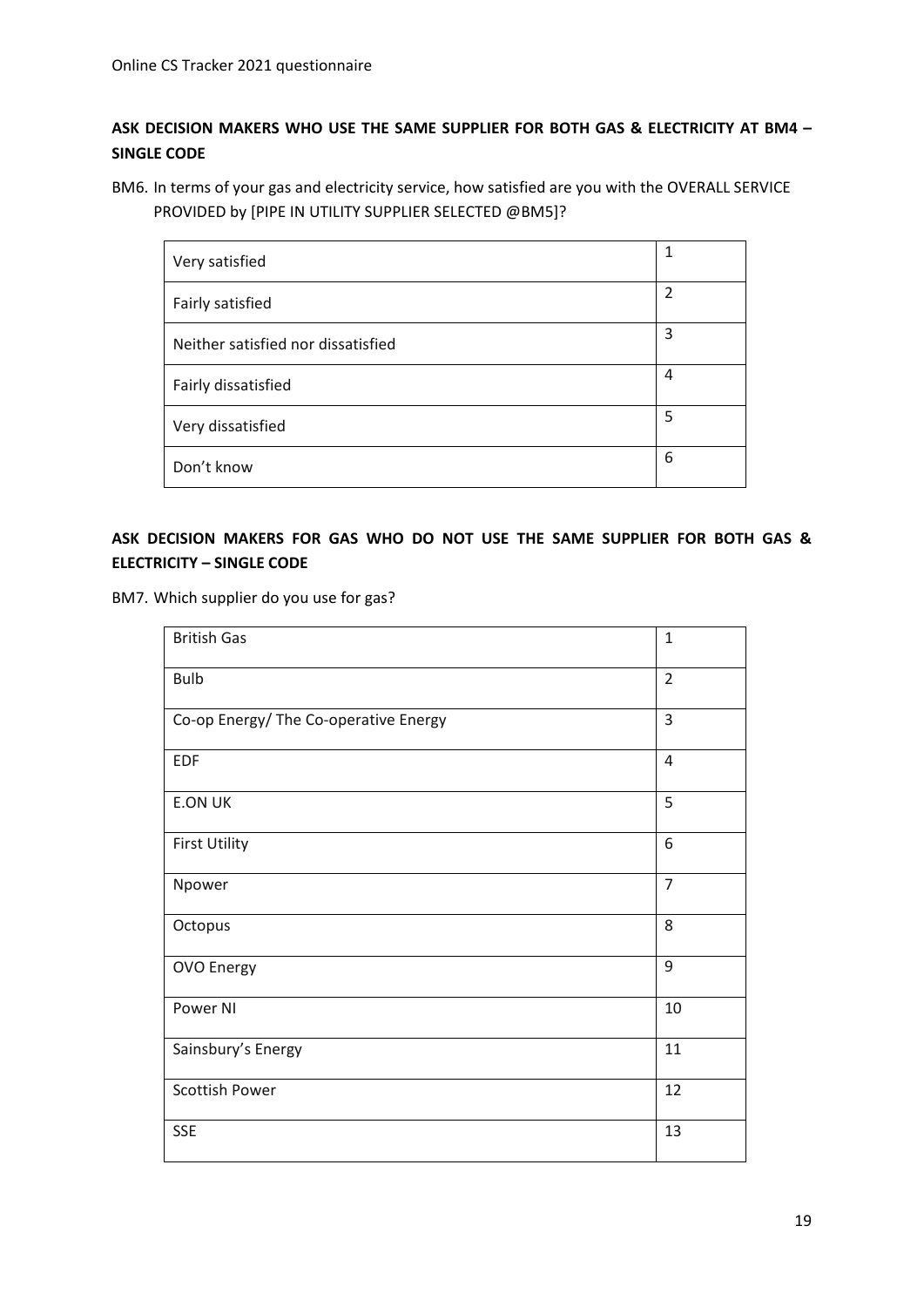| <b>Utilita Energy</b>    | 14 |
|--------------------------|----|
| <b>Utility Warehouse</b> | 15 |
| Other SPECIFY            | 16 |
| Don't know               | 17 |

# **ASK DECISION MAKERS FOR GAS WHO DO NOT USE THE SAME SUPPLIER FOR BOTH GAS & ELECTRICITY – SINGLE CODE**

BM8. In terms of your gas service, how satisfied are you with the OVERALL SERVICE PROVIDED by [PIPE IN GAS SUPPLIER SELECTED @BM7]?

| Very satisfied                     | 1 |
|------------------------------------|---|
| Fairly satisfied                   | 2 |
| Neither satisfied nor dissatisfied | 3 |
| Fairly dissatisfied                | 4 |
| Very dissatisfied                  | 5 |
| Don't know                         | 6 |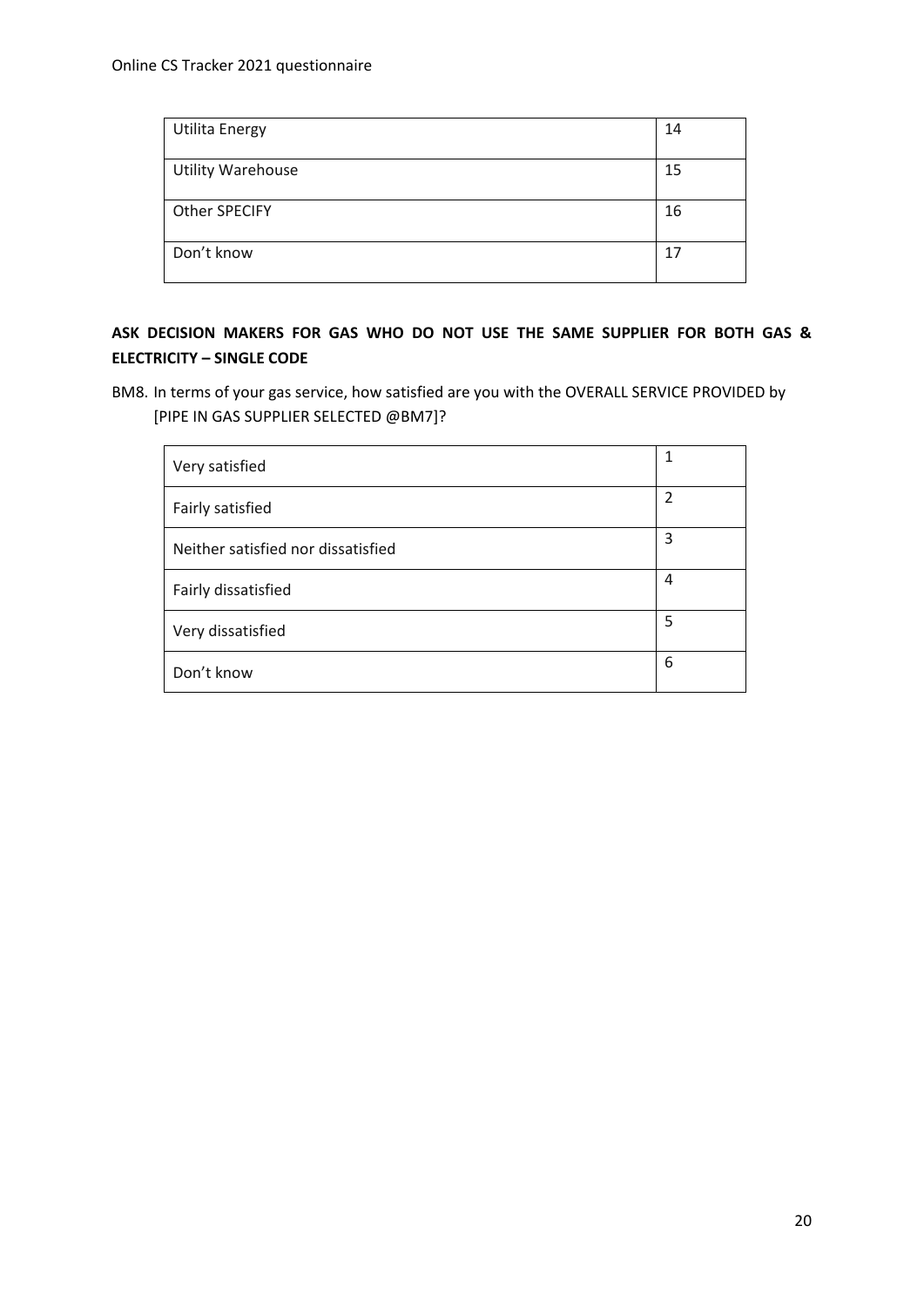# **ASK DECISION MAKERS FOR ELECTRICITY WHO DO NOT USE THE SAME SUPPLIER FOR BOTH GAS & ELECTRICITY – SINGLE CODE**

|  | BM9. Which supplier do you use for electricity? |  |  |  |
|--|-------------------------------------------------|--|--|--|
|  |                                                 |  |  |  |

| <b>British Gas</b>                    | $\mathbf{1}$   |
|---------------------------------------|----------------|
| <b>Bulb</b>                           | $\overline{2}$ |
| Co-op Energy/ The Co-operative Energy | $\overline{3}$ |
| <b>EDF</b>                            | $\overline{4}$ |
| <b>E.ON UK</b>                        | 5              |
| <b>First Utility</b>                  | 6              |
| Npower                                | $\overline{7}$ |
| Octopus                               | 8              |
| <b>OVO Energy</b>                     | 9              |
| Power NI                              | 10             |
| Sainsbury's Energy                    | 11             |
| <b>Scottish Power</b>                 | 12             |
| <b>SSE</b>                            | 13             |
| <b>Utilita Energy</b>                 | 14             |
| <b>Utility Warehouse</b>              | 15             |
| <b>Other SPECIFY</b>                  | 16             |
| Don't know                            | 17             |
|                                       |                |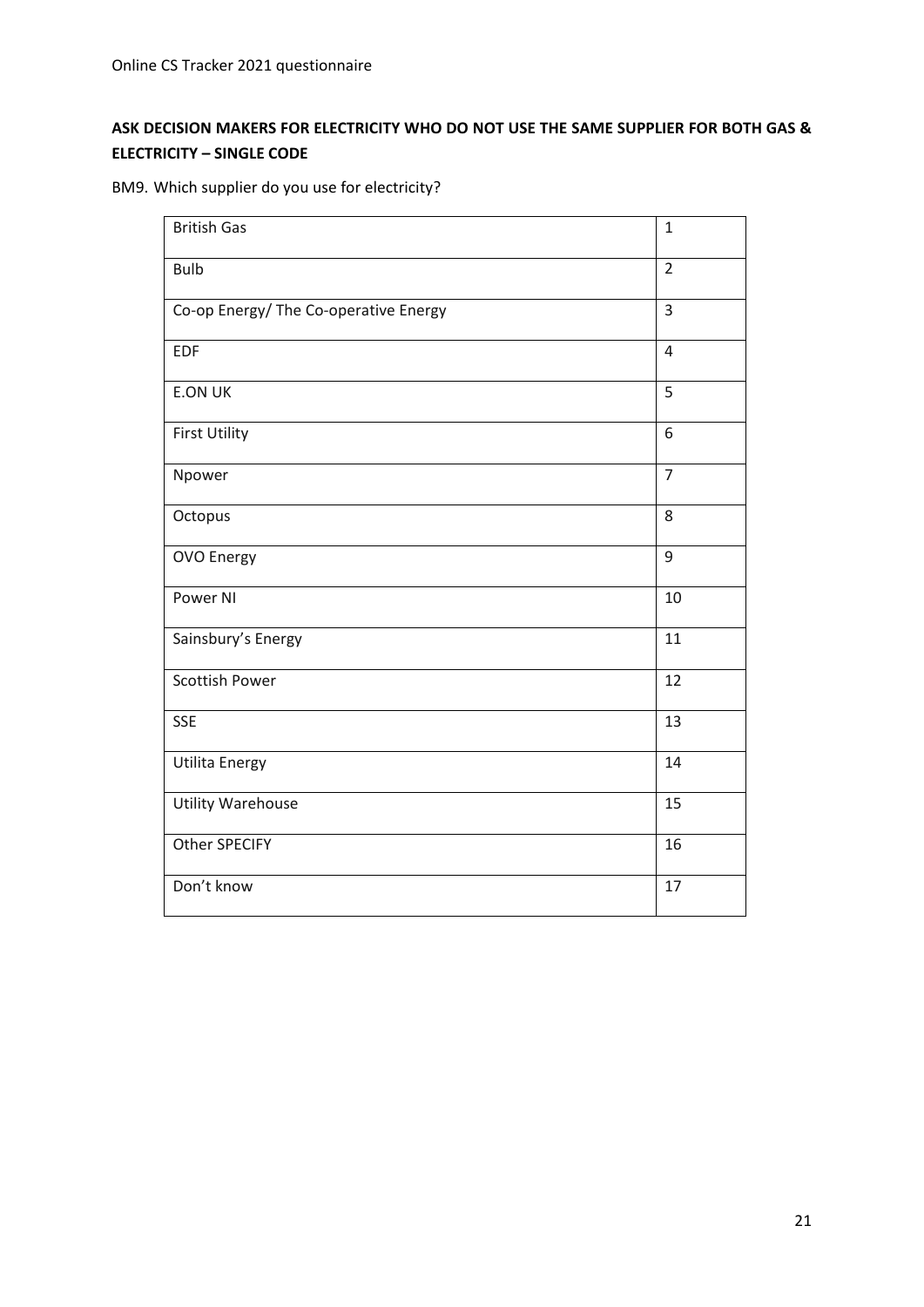# **ASK DECISION MAKERS FOR ELECTRICITY WHO DO NOT USE THE SAME SUPPLIER FOR BOTH GAS & ELECTRICITY – SINGLE CODE**

BM10. In terms of your electricity service, how satisfied are you with the OVERALL SERVICE PROVIDED by [PIPE IN ELECTICITY SUPPLIER SELECTED @BM9]?

| Very satisfied                     | 1              |
|------------------------------------|----------------|
| Fairly satisfied                   | $\overline{2}$ |
| Neither satisfied nor dissatisfied | 3              |
| Fairly dissatisfied                | 4              |
| Very dissatisfied                  | 5              |
| Don't know                         | 6              |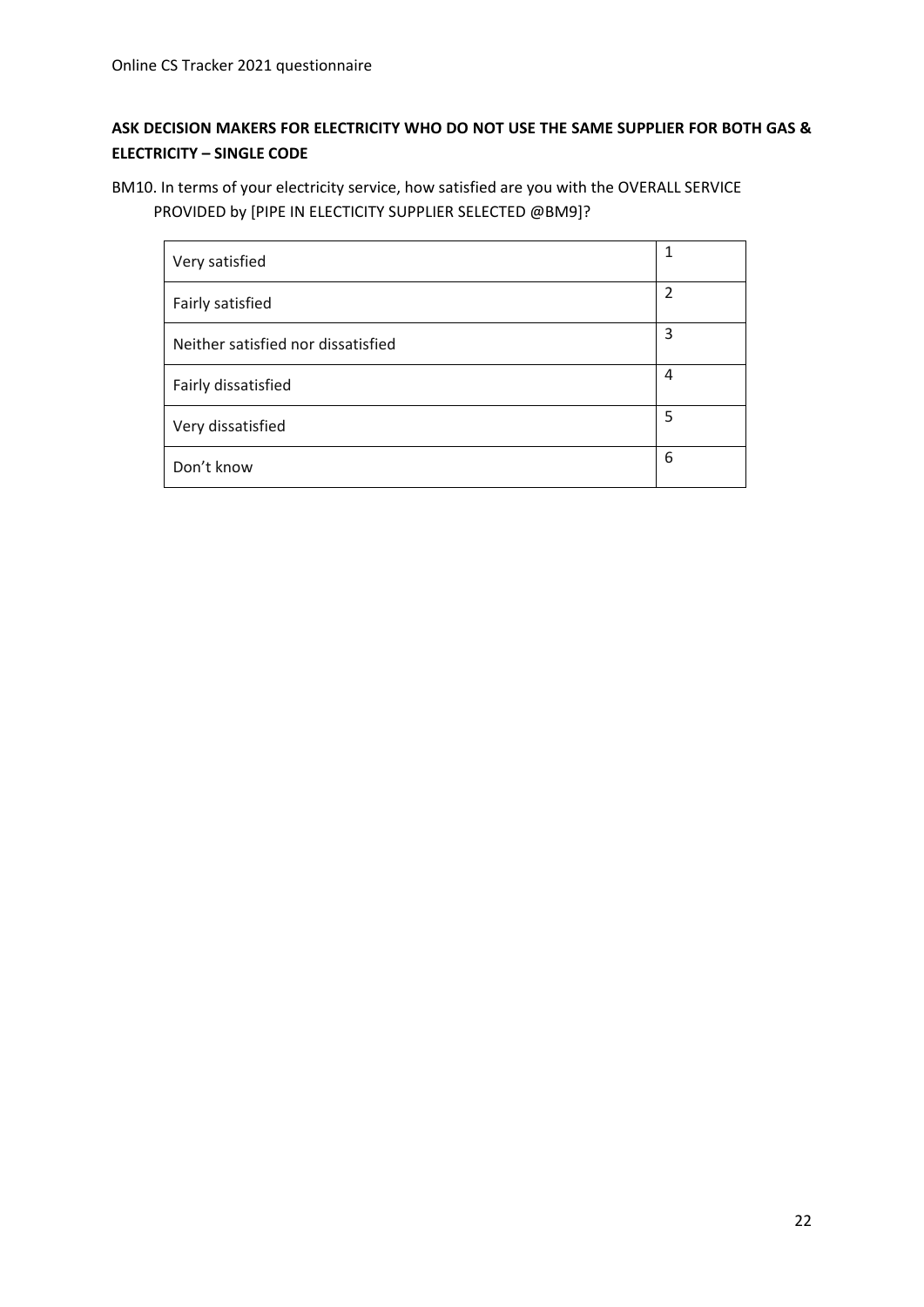#### **REASONS FOR DISSATISFACTION SECTION**

#### **ASK THOSE DISSATISFIED AT L1 (CODES 4 or 5)**

QD1. You said earlier you were dissatisfied with the overall service from your landline provider, [PIPE IN LLSUP SELECTED @Q3]? Why do you say that?

Please give as much detail as you can.

*Please type in below*

#### **ASK THOSE DISSATISFIED AT M2 (CODES 4 or 5)**

QD2. You said earlier you were dissatisfied with the overall service from your mobile phone service provider, [PIPE IN MPSUP SELECTED @Q3]? Why do you say that?

Please give as much detail as you can.

If you are dissatisfied with your coverage or reception please try and be as specific as possible, for example does it relate to a specific location i.e. indoors/ outdoors/ in particular parts of their home or office or everywhere etc.?

*Please type in below*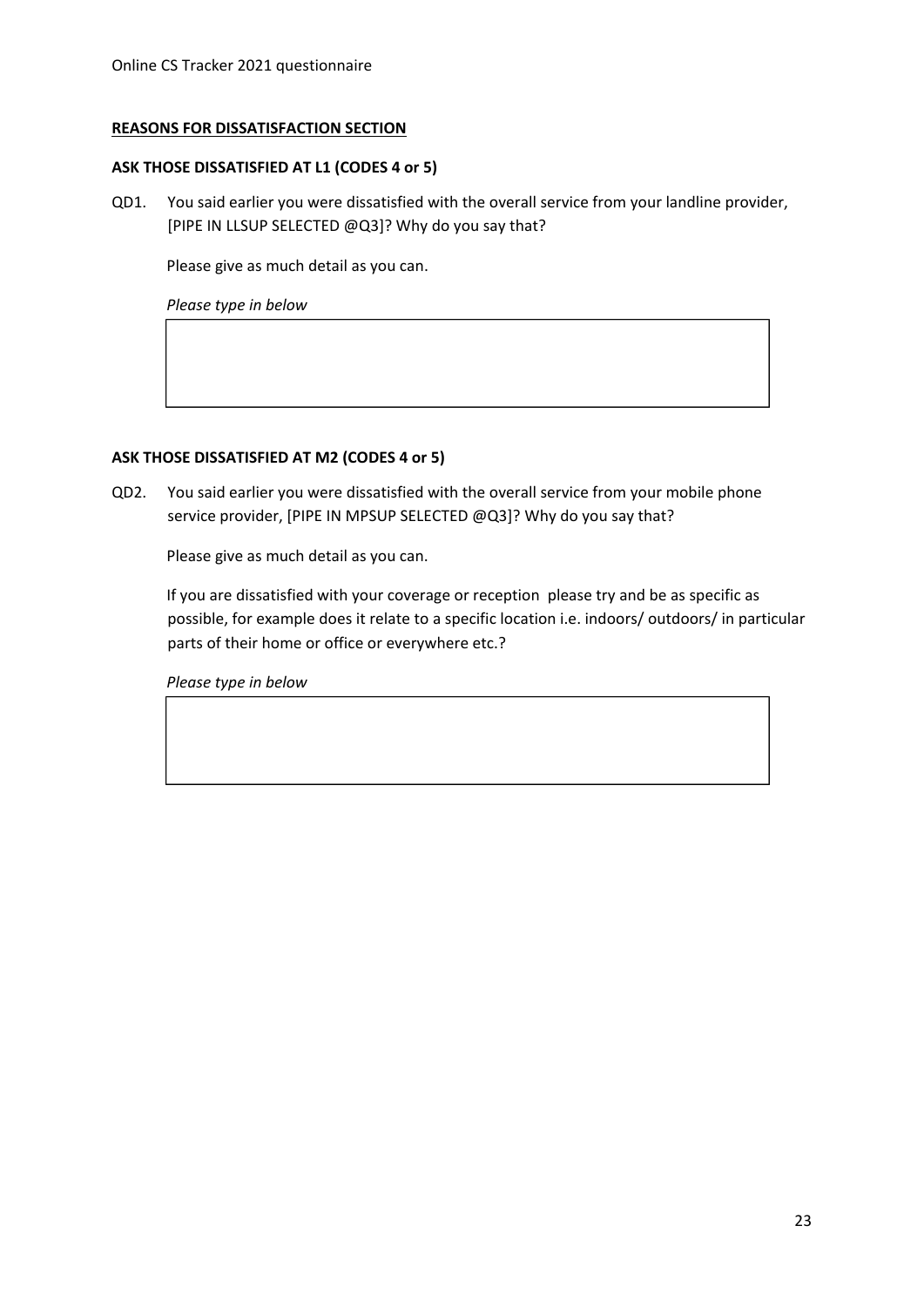## ASK THOSE DISSATISFIED AT IN2 (CODES 4 or 5)

QD3. You said earlier you were dissatisfied with the overall service from your fixed broadband provider, [PIPE IN BBSUP SELECTED @Q3]? Why do you say that?

Please give as much detail as you can.

*Please type in below*

#### **ASK THOSE DISSATISFIED AT QPT1 (CODES 4 or 5)**

QD4. You said earlier you were dissatisfied with the overall service from your pay TV provider, [PIPE IN TVSUP SELECTED @Q3]? Why do you say that?

Please give as much detail as you can.

*Please type in below*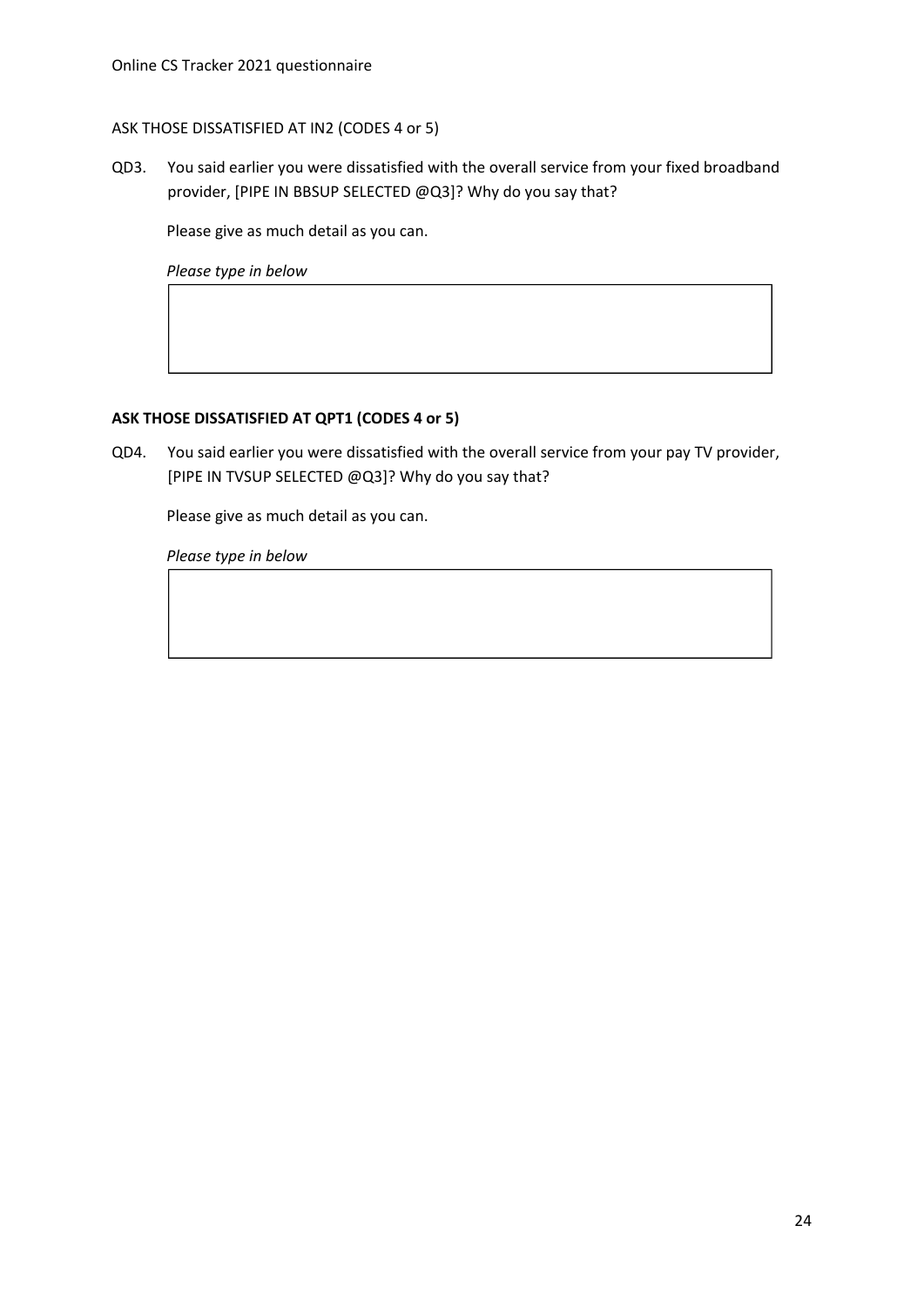#### **NPS SECTION – RANDOMISE ORDER**

#### **ASK ALL LANDLINE DECISION MAKERS AT Q1**

QN1. Based on your overall experience of using [PIPE IN LLSUP SELECTED @Q3] for your landline service, how likely would you be to recommend them to a friend or family member as a landline provider?

Please give a rating on a scale of 0 to 10, where 0 is 'Extremely Unlikely' and 10 is 'Extremely Likely'?

**[SHOW AS GRID] ................................................................. (out of 10)**

#### **ASK ALL MOBILE DECISION MAKERS AT Q1**

QN2. Based on your overall experience of [PIPE IN MPSUP SELECTED @Q3] as your mobile phone service provider, how likely would you be to recommend them to a friend or family member as a mobile phone service provider?

Please give a rating on a scale of 0 to 10, where 0 is 'Extremely Unlikely' and 10 is 'Extremely Likely'?

**[SHOW AS GRID] ................................................................. (out of 10)**

#### **ASK ALL FIXED BROADBAND DECISION MAKERS AT Q1**

QN3 Based on your overall experience of [PIPE IN BBSUP SELECTED @Q3] as your fixed broadband provider, how likely would you be to recommend them to a friend or family member as a fixed broadband provider?

Please give a rating on a scale of 0 to 10, where 0 is 'Extremely Unlikely' and 10 is 'Extremely Likely'?

**[SHOW AS GRID] ................................................................. (out of 10)**

#### **ASK ALL PAY TV DECISION MAKERS AT Q1**

QN4. Based on your overall experience of [PIPE IN TVSUP SELECTED @Q3] as your pay TV provider, how likely would you be to recommend them to a friend or family member as a pay TV provider?

Please give a rating on a scale of 0 to 10, where 0 is 'Extremely Unlikely' and 10 is 'Extremely Likely'?

**[SHOW AS GRID] ................................................................. (out of 10)**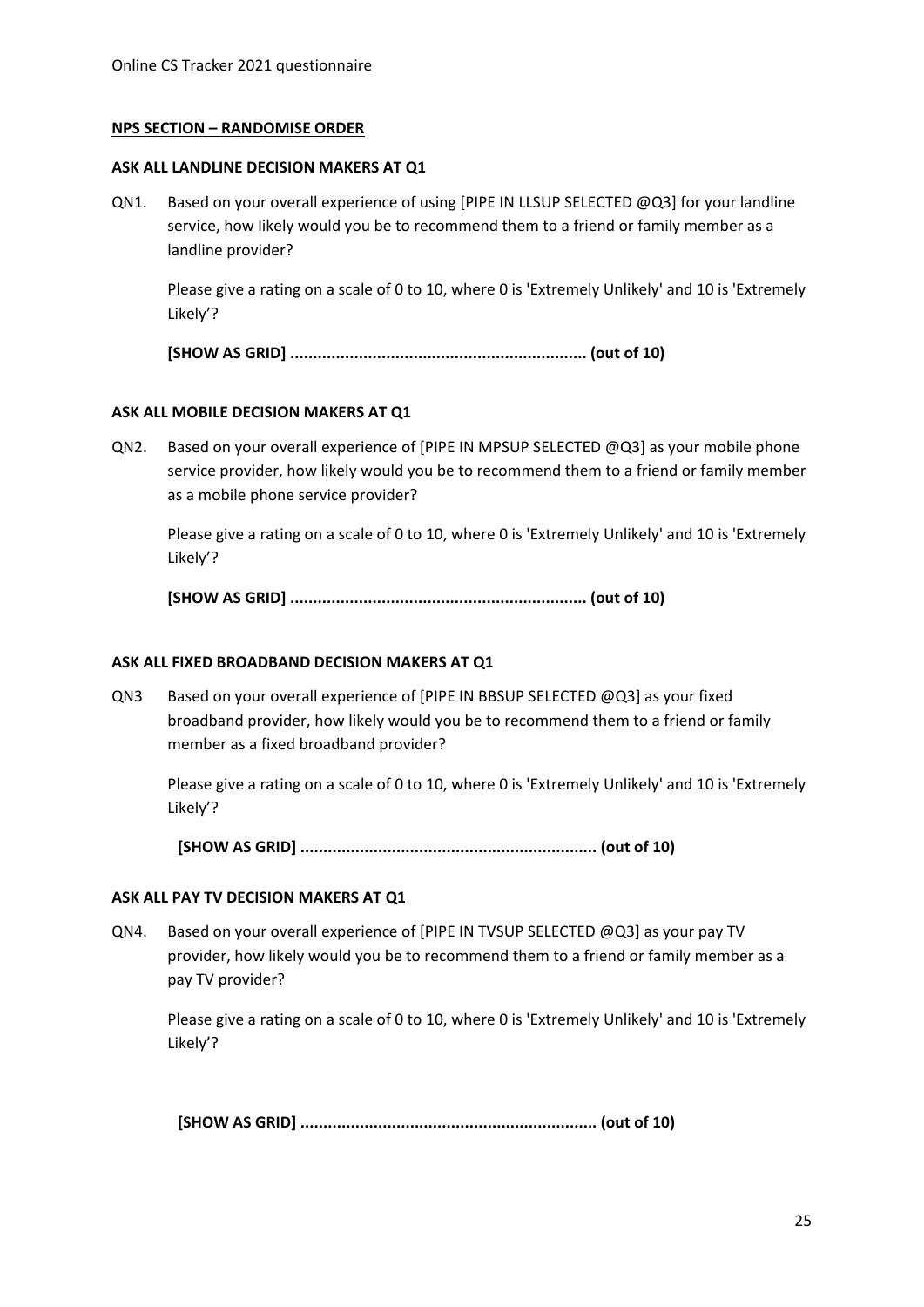#### **ASK ALL – SINGLE CODE PER ROW**

QC1. Please look at the different statements people have made about technology services such as mobile phones, landline phones, broadband or TV services. For each statement please indicate how much you agree or disagree.

|                                                                             | Agree<br>strongly | Agree<br>Slightly        | <b>Neither</b><br>agree<br>nor<br>disagree | <b>Disagree</b><br>slightly | <b>Disagree</b><br>strongly |
|-----------------------------------------------------------------------------|-------------------|--------------------------|--------------------------------------------|-----------------------------|-----------------------------|
| I try to keep up with<br>technology                                         |                   | $\overline{\phantom{a}}$ | 3                                          | 4                           | 5                           |
| My friends tend to come to<br>me if they have questions<br>about technology |                   | $\overline{\phantom{a}}$ | 3                                          | 4                           | 5                           |
| I'm as knowledgeable about<br>these technologies as the<br>next person      |                   | $\overline{\phantom{a}}$ | 3                                          | 4                           | 5                           |

### **ASK ALL – MULTICODE OK FOR CODES 1-5**

QC2. Which, if any, of these do you use the internet for?

| Online shopping (purchasing goods/ services / tickets etc.) or<br>online trading/auctions (e.g. eBay) | 1 |
|-------------------------------------------------------------------------------------------------------|---|
| Online banking                                                                                        | 2 |
| Finding/ downloading information for work/ business/ school/<br>college/ university                   | 3 |
| Accessing news                                                                                        | 4 |
| Using social networking (such as Facebook, Twitter, Instagram,<br>Snapchat, LinkedIn)                 | 5 |
| None of these                                                                                         | 6 |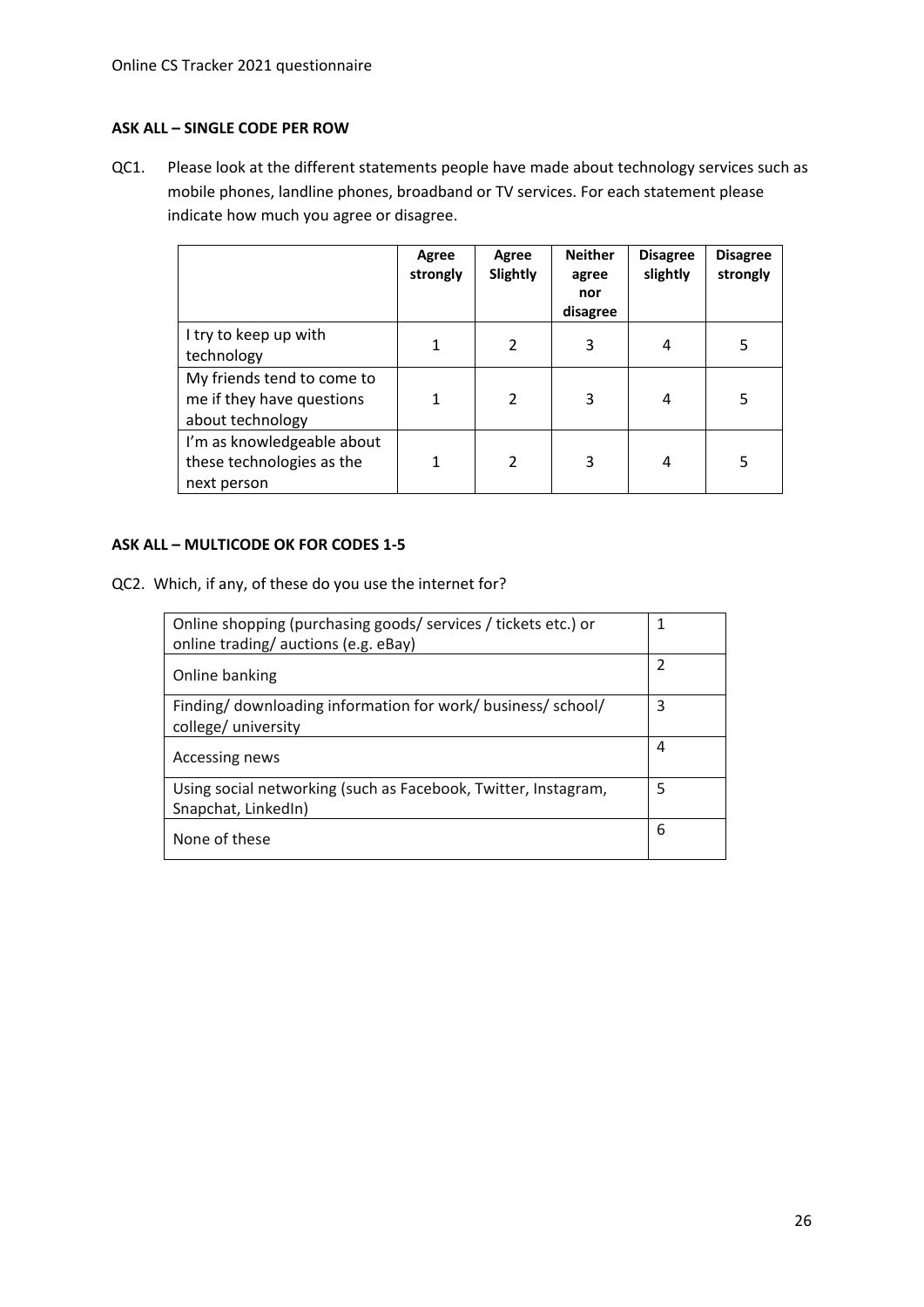#### **ASK ALL – SINGLE CODE PER ROW**

QC3. Please look at these two statements people have made about shopping around generally, whether for services such as mobile phones, broadband, insurance or for goods. For each statement please indicate how much you agree or disagree…

|                                                                                 | Agree<br>strongly | Agree<br>Slightly | <b>Neither</b><br>agree<br>nor<br>disagree | <b>Disagree</b><br>slightly | <b>Disagree</b><br>strongly |
|---------------------------------------------------------------------------------|-------------------|-------------------|--------------------------------------------|-----------------------------|-----------------------------|
| Finding a cheaper deal is a priority<br>for me                                  | 1                 | $\mathfrak{p}$    | 3                                          | 4                           | 5                           |
| I look out for and use discount<br>codes or discount vouchers<br>whenever I can |                   | $\mathfrak{p}$    | 3                                          | 4                           | 5                           |

#### **SERVICE RELIANCE & TOLERANCE FOR ISSUES**

#### **ASK ALL**

QCOVa How important or not, are each of these communications services to your household at the moment?

SINGLE CODE FOR EACH. ROTATE SERVICES. REVERSE RESPONSE CODES.

| <b>SHOW SERVICES IF</b><br><b>USED</b>  | Not at all<br>important | Not very<br>important | Fairly<br>important | Very<br>important |
|-----------------------------------------|-------------------------|-----------------------|---------------------|-------------------|
|                                         |                         |                       |                     |                   |
| Mobile phone (IF                        | $\mathbf{1}$            | $\overline{2}$        | 4                   | 5                 |
| CODE 1 at Q1)                           |                         |                       |                     |                   |
| Landline phone (i.e.                    | $\mathbf{1}$            | $\overline{2}$        | 4                   | 5                 |
| home phone) (IF                         |                         |                       |                     |                   |
| CODE 2 at Q1)                           |                         |                       |                     |                   |
| Fixed broadband                         | $\mathbf{1}$            | $\overline{2}$        | 4                   | 5                 |
| internet (IF CODE 3                     |                         |                       |                     |                   |
| at $Q1$ )                               |                         |                       |                     |                   |
| Pay TV service                          | $\mathbf{1}$            | $\mathcal{P}$         | 4                   | 5                 |
| through satellite,                      |                         |                       |                     |                   |
| cable or broadband                      |                         |                       |                     |                   |
| [such as Sky TV,<br>Virgin Media TV, BT |                         |                       |                     |                   |
| TV, or Talk Talk TV]                    |                         |                       |                     |                   |
| (IF CODE 4 at $Q1$ )                    |                         |                       |                     |                   |
|                                         |                         |                       |                     |                   |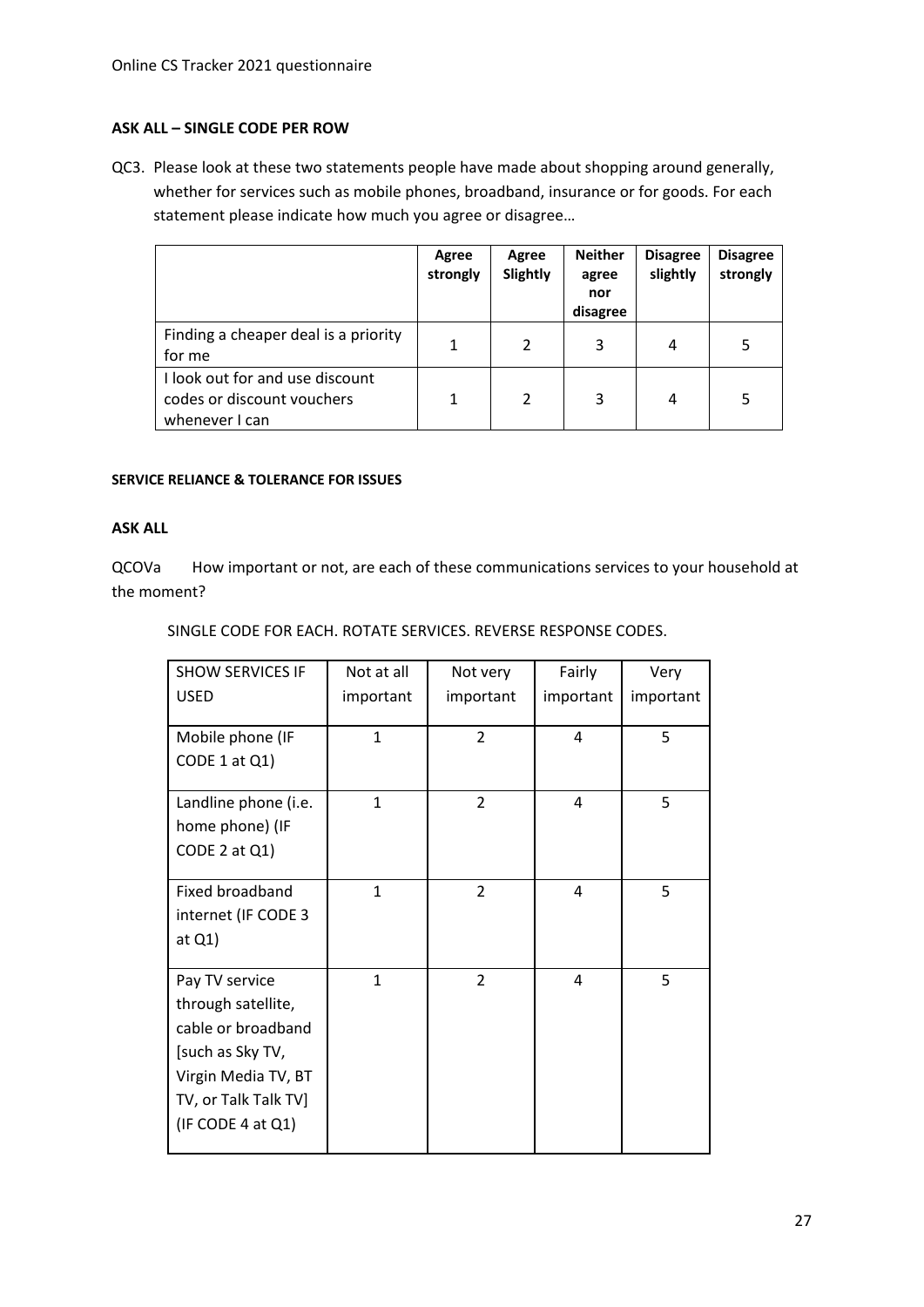### **ASK ALL**

QCOVb To what extent has this changed as a result of the COVID-19 pandemic?

Please select one for each service.

SINGLE CODE FOR EACH. ROTATE SERVICES. REVERSE RESPONSE CODES.

| <b>SHOW SERVICES IF USED</b> | The service has | The service    | No different |
|------------------------------|-----------------|----------------|--------------|
|                              | become more     | has become     |              |
|                              | important       | less important |              |
|                              |                 |                |              |
| Mobile phone (IF CODE 1      | $\mathbf{1}$    | $\overline{2}$ | 3            |
| at Q1)                       |                 |                |              |
| Landline phone (i.e.         | $\mathbf{1}$    | $\overline{2}$ | 3            |
| home phone) (IF CODE 2       |                 |                |              |
| at $Q1$ )                    |                 |                |              |
|                              |                 |                |              |
| Fixed broadband internet     | $\mathbf{1}$    | $\overline{2}$ | 3            |
| (IF CODE 3 at Q1)            |                 |                |              |
| Pay TV service through       | 1               | $\mathfrak{p}$ | 3            |
| satellite, cable or          |                 |                |              |
| broadband [such as Sky       |                 |                |              |
| TV, Virgin Media TV, BT      |                 |                |              |
| TV, or Talk Talk TV] (IF     |                 |                |              |
| CODE 4 at Q1                 |                 |                |              |
|                              |                 |                |              |

**And finally, we'd like to ask you some questions about you and your household. These questions are used to help us to group different people we will speak with across the UK as part of this study."**

**ASK ALL**

QC4. What is the total number of people in your household (including yourself and any children)? TYPE IN



**ASK ALL**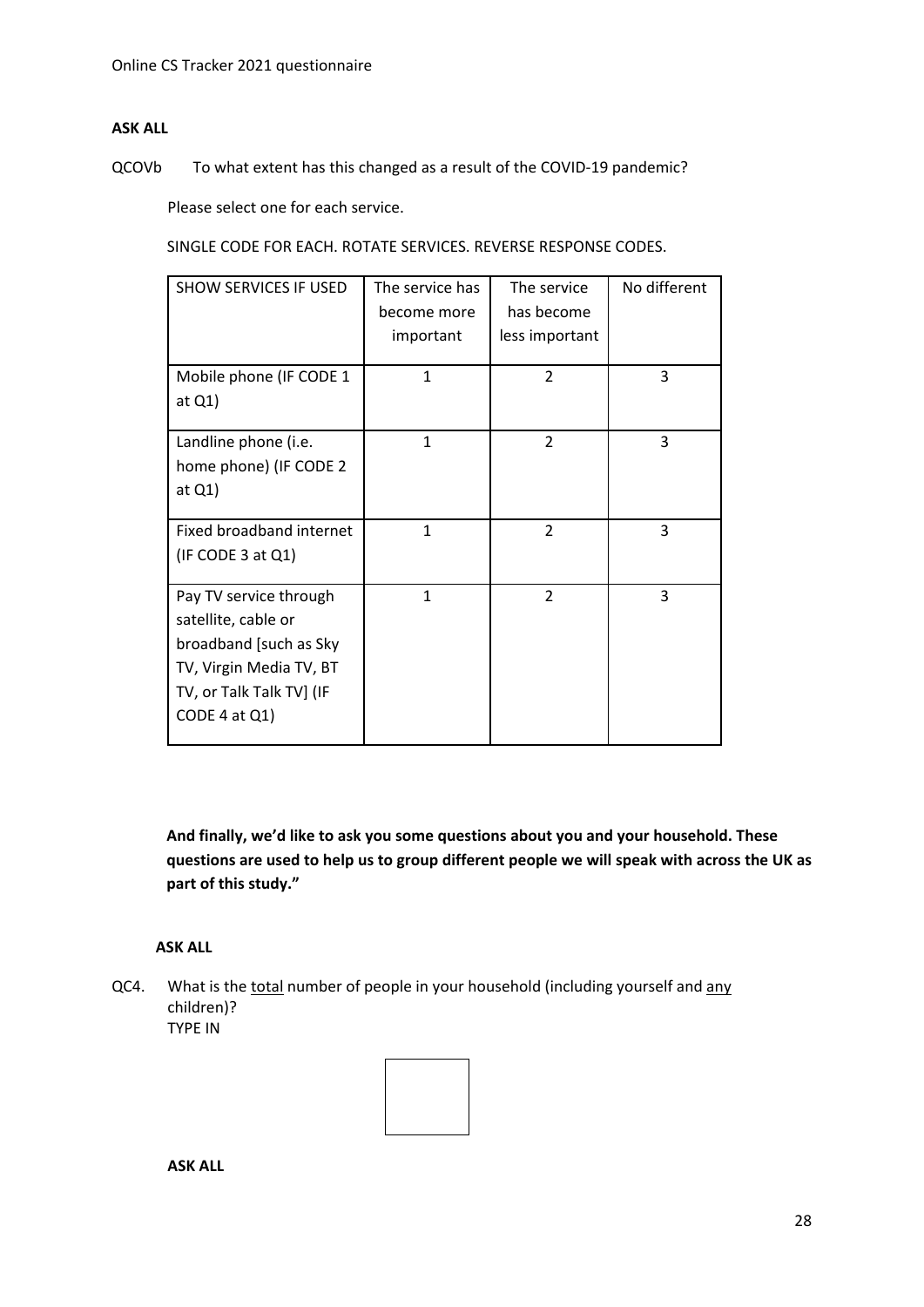QC5. And what is the total number of children aged under 18 in your household?

TYPE IN



# **ASK IF RESPONDENT NOT WORKING AT S3A/B [CODES 3-5] AND MORE THAN ONE ADULT IN THE HOUSEHOLD BASED ON RESPONSE AT QC4 – OTHERS SKIP TO QC7**

#### **SINGLE CODE**

QC6. Are any other adults in the household working either full time or part time?

| Yes, somebody in the household is working |  |
|-------------------------------------------|--|
| No members of the household are working   |  |
| Refused                                   |  |

#### **ASK ALL - SINGLE CODE**

QC7. Do we have your permission to ask you about any issues that impact your daily activities or the work you can do?

| Yes                |  |
|--------------------|--|
| No [ROUTE TO QC10] |  |

#### **ASK ALL GIVING PERMISSION AT QC7 - MULTICODE OK FOR CODES 1-9**

QC8. Which of these, if any, impact or limit your daily activities or the work you can do?

| Hearing Poor hearing, partial hearing, or are deaf                                                                                                                        |               |
|---------------------------------------------------------------------------------------------------------------------------------------------------------------------------|---------------|
| Eyesight Poor vision, colour blindness, partial sight, or are blind                                                                                                       | $\mathcal{P}$ |
| Mobility Cannot walk at all/ use a wheelchair or mobility scooter etc., or cannot walk<br>very far or manage stairs or can only do so with difficulty                     | 3             |
| Dexterity Limited ability to reach/ difficulty opening things with your hands/ difficulty<br>using a telephone handset/ television remote control/ computer keyboard etc. | 4             |
| Breathing Breathlessness or chest pains                                                                                                                                   | 5             |
| Mental abilities Such as learning, understanding, concentration, memory,<br>communicating, cognitive loss or deterioration                                                | 6             |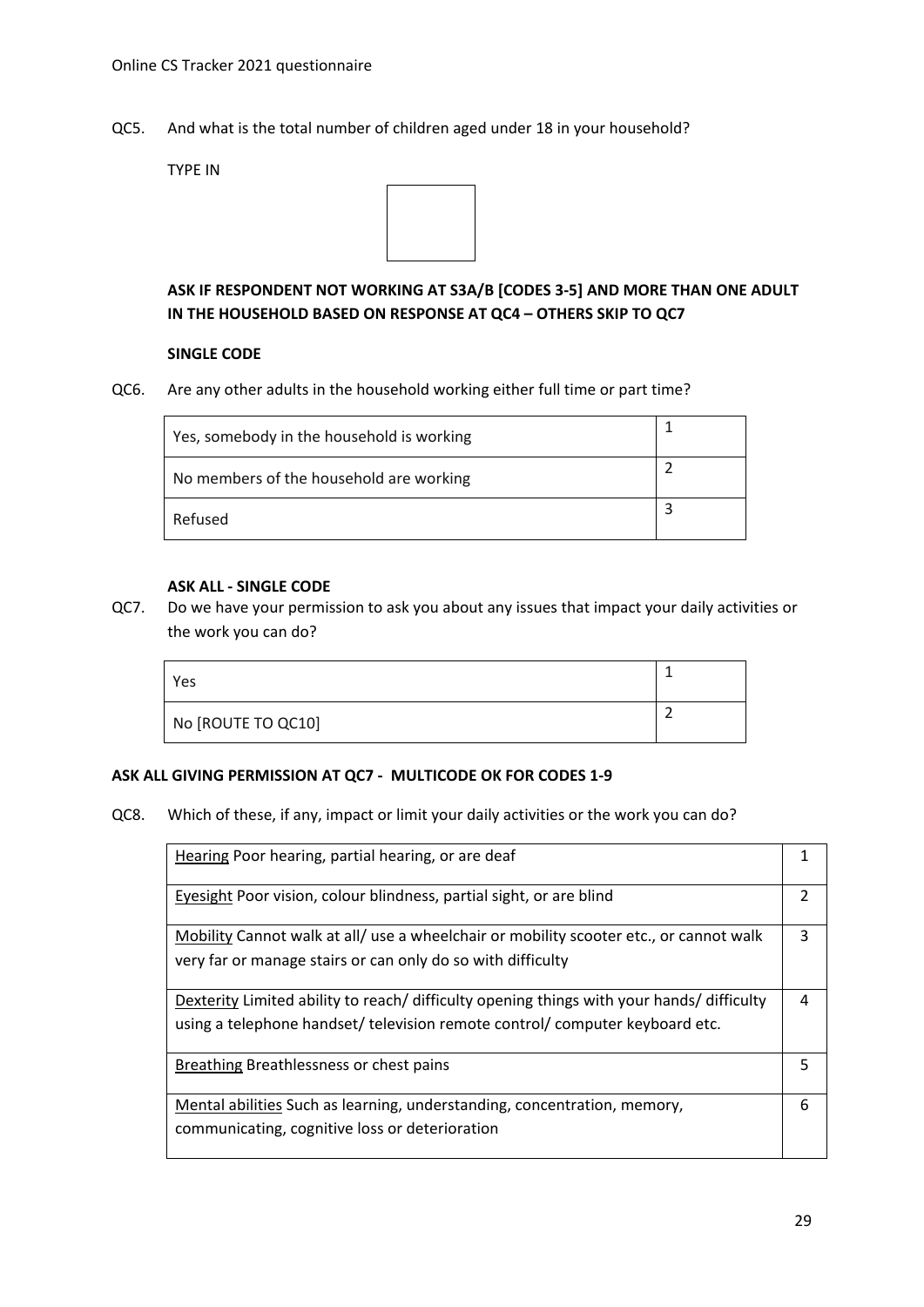| Social/ behavioural Conditions associated with this such as autism, attention deficit   |    |
|-----------------------------------------------------------------------------------------|----|
| disorder, Asperger's, etc.                                                              |    |
| Your mental health Anxiety, depression, or trauma-related conditions, for example       | 8  |
| Other illnesses/ conditions which impact or limit your daily activities or the work you | q  |
| can do                                                                                  |    |
|                                                                                         |    |
| Nothing – no impairments or conditions impact or limit your daily activities or the     | 10 |
| work you can do                                                                         |    |
| Prefer not to say                                                                       | 11 |
|                                                                                         |    |
| Don't know                                                                              | 12 |
|                                                                                         |    |

#### **ASK ALL - SINGLE CODE**

QC10. Which one of these bands describes your total household income before tax or any other deductions are made? Please include any benefits or credits that you or anyone else in your household receives, including household benefit, as well as any income from employment?

|    | Per week          | Per Year                |               |
|----|-------------------|-------------------------|---------------|
| 1. | Up to £199        | Up to £10,399           | 1             |
| 2. | From £200 to £299 | From £10,400 to £15,599 | $\mathcal{P}$ |
| 3. | From £300 to £499 | From £15,600 to £25,999 | 3             |
| 4. | From £500 to £699 | From £26,000 to £36,399 | 4             |
| 5. | From £700 to £999 | From £36,400 to £51,999 | 5             |
| 6. | £1,000 and above  | £52,000 and above       | 6             |
|    |                   | Don't know              | 7             |
|    |                   | Refused                 | 8             |

**QBEN ASK ALL** 

Could you please tell us whether you or anyone in your household currently receives any of the following benefits?

Please select all that apply.

**MULTI CODE. ROTATE CODES 1-9.**